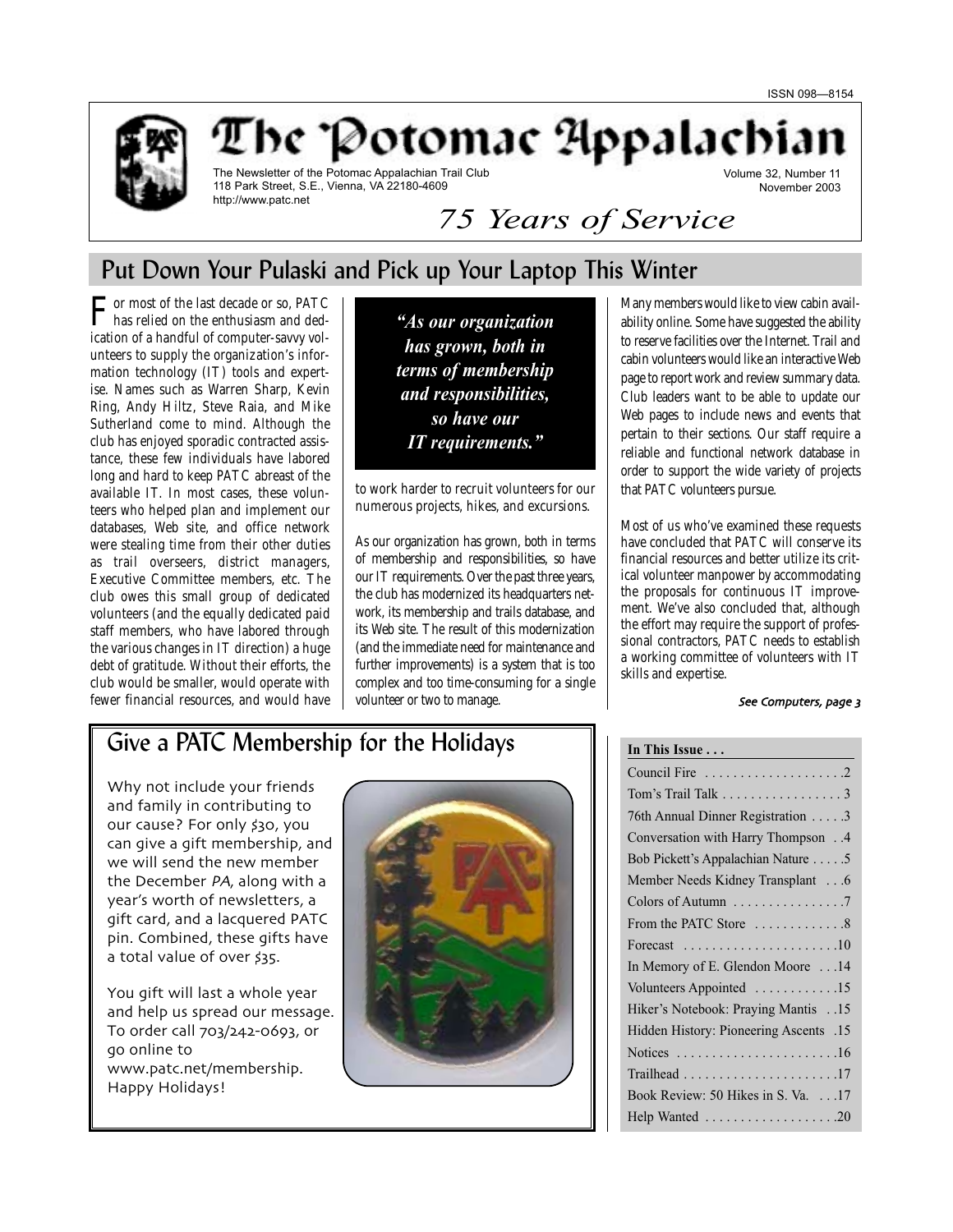### **Council Members, Chairs and** *PA* **Staff**

### **Officers**

**President:** Tom Johnson (johnts3@juno.com) Weekdays, Reston, Va, ph. 703/435-2755 Weekends, Front Royal, ph. 540/622-6422 **VP Volunteerism:** Mickey McDermott **VP Operations:** Fred "Hop" Long **Treasurer:** Gerhard Salinger **Secretary:** Georgeann Smale (gsmale99@yahoo.com) **Supervisor of Trails:** Liles Creighton **Supervisor of Membership:** Susan Nelson **Supervisor of Land Management:** Chris Mangold, csm5749@yahoo.com **Supervisor of Facilities:** Larry Marcoux **Supervisor of Education, Information, and Activities:** Lisa Still

**General Counsel:** Charles Sloan

#### **Sections/Chapters**

**Mountaineering Section:** Andy Britton **SMRG:** Christopher Smith **Ski Touring Section:** Bert Finkelstein **North Chapter:** Pete Brown **N. Shenandoah Valley Chapter:** Lee Sheaffer **S. Shenandoah Valley Chapter:** Michael Seth **Charlottesville Chapter:** John Shannon **West Virginia Chapter:** Judy Smoot

### **Standing Committee Chairs**

**(Council Members) AT Corridor Monitoring:** Tom Lupp **Blackburn Trail Center:** Chris Brunton **Budget:** David White **Cabins Operations:** Mel Merritt **Cabin Construction:** Charlie Graf **Conservation:** Jeff Pearcy **Grants & Donations:** Susan Nelson **Endowment:** Don Price **Finance:** Gerhard Salinger **Hikes:** Karen Brown & Lee Sheaffer **Internet Services:** Stephen Raia **Land Management:** Chris Mangold, csm5749@yahoo.com **Legal:** Charles Sloan **Maps:** Dave Pierce **Maryland Appalachian Trail Management Committee:** Charlie Graf *Potomac Appalachian:* Linda Shannon-Beaver **Public Affairs:** George Still **Publications:** George Meek **Sales:** Vacant **Shelters:** Frank Turk **Trail Lands Acquisition:** Phil Paschall **Trail Patrol:** Kumait Jawdat **Tuscarora Trail Land Management:**

# Lloyd MacAskill

**Special Committees/Ongoing Activities Archives & Library:** Carol Niedzialek **Cabin Reservations:** Shakuntala Ghare **Communications Team:** Tom Johnson **Deputy Finance Committee Chair:** John Ferguson **Deputy Supervisor of Trails:** Jon Rindt **Headquarters Facility:** Orron Kee **Information/Sales Desks:** Annetta DePompa **Medical:** Vacant **Shelters, Cabins, & Cabins Land Fund:** Larry Marcoux **SNP Boundary Trailheads Study Group:** Mark Holland **Tuscarora Trail Shenandoah Valley Project:** Phoebe Kilby & Larry Bradford

#### *Potomac Appalachian*

**Chief Editor:** Linda Shannon-Beaver PA@patc.net **Features Editor:** Joanne Erickson **Forecast Editor:** Suzie Shannon PA-Forecast@patc.net

# Council Fire

The Potomac Appalachian Trail Club's reg-<br>ularly scheduled Council Meeting was held at Club Headquarters on Sept. 9, 2003. At the meeting, Superintendent of Shenandoah National Park Douglas Morris presented PATC with the 2002 Conservation Partnership Award for the Northeast Region. Also present from SNP were Chief of Resources Gary Somers and Backcountry/Wilderness Manager Steve Bair. Doug Morris presented PATC President Tom Johnson with a plaque commemorating the award.

SNP's superintendent expressed pleasure at being able to formally celebrate the partnership with PATC with this prestigious award. A panel of park superintendents selected PATC from a pool of candidates from national parks in the northeast region, using a seven-page written nomination submitted by Ranger Steve Bair. The superintendent briefly reviewed the extensive volunteer work performed by PATC and its importance to SNP. He thanked club members for their work and looks forward to future work with PATC. Tom Johnson accepted the award, acknowledging the importance of the partnership and the value of the goodwill and close connections between the park and PATC.

### **Finance**

Treasurer Gerhard Salinger distributed the monthly budget report for August 2003. He noted that, two-thirds of the way through the year, all sources of revenue were below expected levels. Overall, he noted the club had earned more than it had spent, but that the club needs to exercise caution in its financial matters.

Council approved a motion, submitted by Gerhard, appointing John Ferguson to the Endowment Committee. He is replacing Ed Britton and will serve the remainder of Ed's term, until June 30, 2005.

Budget Chair Dave White submitted a timetable for the 2004 Budget Plan. The plan outlines the submission and review process, which begins in September and is finalized in December 2003. He asked Council members to put a focus on capital expenditures and to be cautious with new costs. He noted budget requests would be reviewed in conjunction with 2004 goals. Chairs from the 2004 goals-planning session presented brief reports, highlighting 2004 goals in their areas. Detailed written reports of the sessions will be presented for approval at the October Council meeting.

### **Other Business**

*North Chapter:* Pete Brown informed Council of a possible relocation of the Tuscarora Trail in the area of Rte. 30. Relocation would take the trail off the road in this area. It would involve a possible land acquisition, which is currently being investigated.

#### See Council Fire, page 3

#### **HEADOUARTERS** HOW TO CONTACT US FOR CABIN RESERVATIONS, MEMBERSHIP INFORMATION, AND SALES

Address: 118 Park Street, S.E., Vienna, VA 22180 Hours: Monday through Thursday, 7 p.m. to 9 p.m. and Thursday and Friday 12 noon to 2 p.m.<br>Phone #: 703/242-0315

24-hr. Activities Tape #: 703/242-0965

To receive an information packet: Extension 10 To leave a message for the Club President, Tom Johnson: Extension 40<br>Club e-mail: info@patc.net Facsimile #: 703/242-0968 Club e-mail: info@patc.net World Wide Web URL: http://www.patc.net

#### **STAFF**

#### DURING REGULAR BUSINESS HOURS

Director of Administration: Wilson Riley (Ext. 11) e-mail: Wriley@patc.net Trails Management Coordinator: Heidi Forrest (Ext. 12) e-mail: hforrest@patc.net Business Manager: Monica Clark (Ext. 15) e-mail: mclark@patc.net Membership/Cabin Coordinator: Pat Fankhauser (Ext. 17) e-mail: pfankhauser@patc.net Sales Coordinator: Maureen Estes (Ext. 19) e-mail: mestes@patc.net

Bus/Metro Directions to Headquarters: When taking Metro Orange line, get off at Dunn Loring station (not Vienna, the last stop). Outside the station, find the stop for Metrobus 2T westbound in the direction of Tyson's Corner. When the bus starts down Maple Avenue in Vienna, exit at the library just past Center St. Walk half a block in the same direction the bus travels, and turn right at Park St. PATC will be on the left only a few yards down from the corner. The fare is \$1.10, but you can ride for \$.25 if you remember to get a transfer ticket at your originating station.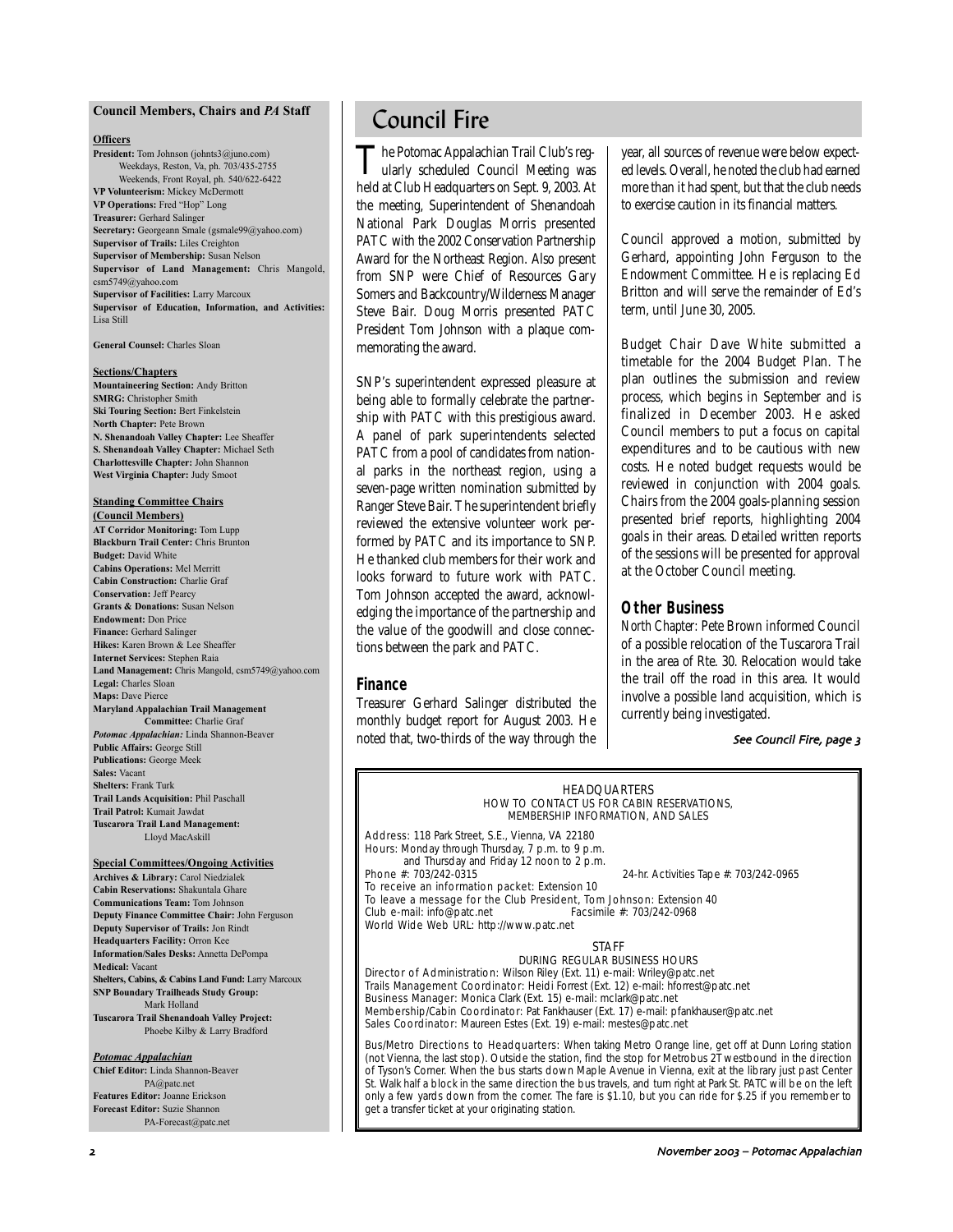# Tom's Trail Talk

# **A Message about Trails**

Now that the season of battling brush,<br>lopping limbs, and cutting blowdowns **V** lopping limbs, and cutting blowdowns is over, I wanted to share with all the trail overseers, district managers, and work trip participants an especially gratifying note that I received from a hiker.

From: Katie Adelsberger  $<$ honuchan@yahoo.com> To: President@patc.net Date: Fri, 15 Aug 2003 08:35:07 -0700 Subject: AT Tom—

I've now been off the trail for almost two months, but this year I completed half of the AT, from Amacalola [sic] Falls, Ga., to Pine Grove Furnace State Park, Pa. I just wanted to say THANKS to PATC for all your work in making the trail so great. ... I was always impressed by the fact that you guys are in charge of such a large section and yet it was

### Computers, from page 1

So what this boils down to, as usual, is a plea for volunteers to step up. We need individuals with skills in Oracle and MS Access database management, in Windows 2000 network maintenance, in PC hardware repair, and in Internet application development, among other things. We would like to establish a committee of 10 or 20 volunteers who would be able to meet on a regular basis, to work with other club volunteers to determine the organization's problems and requirements, and to initiate and oversee any contracted work that can't be accomplished "in-house."

always in good shape, especially considering the weather we had this year. I didn't get enough chances to say THANK YOU to maintainers, so I wanted to do it now since you guys make thru-hiking possible. Keep up the good work! (I would offer my services as a volunteer if I didn't live in Missouri ... maybe someday!)

*—Katie Adelsberger, aka Slaughter*

I accepted this on behalf of the club, but felt that the message should be passed on to those who really did the work. I've met up with quite a few hikers this year who have offered thanks for our labors. All seem to understand the amount of work that it took to keep the trails cleared, what with the constant rain. (We worked in it; they walked in it and slept out in it.) Katie's message comes at an especially appropriate time. I don't know about you, but my arms are pretty tired from cutting the undergrowth

It would be difficult to overestimate the importance of this work. Although PATC has a reputation for its abundance of financial and human resources, the truth is that both are in very limited supply. In order to use these resources wisely, our organization needs to be able to apply the best available IT tools to increase our profile through our Internet presence. We need the guidance of club members who understand the technology.

If you would like to help with this project, please contact Tom Johnson (johnts3@ juno.com) or Wilson Riley (wriley@ patc.net). ❏

*—Kerry Snow*



that has threatened to take over our trail system this year, and a word of thanks is good to hear. So thanks to all the folks who have put in time keeping our trails clear and hikeable. This makes me want to go out there next year and do it again. ❏

*—Tom*

#### Council Fire, from page 2

*AT Corridor Monitoring:* Tom Lupp announced Corridor Monitor training would take place at Blackburn on Nov. 1. Several workshops will be held, including those on the GPS system, tree identification, special use permits, and encroachments.

*Public Information:* George Still asked Council members to notify him of dedications or large events. He will promote the events through news releases.

### See Council Fire, page 14

| Registration for PATC's 76th Annual Meeting/Dinner<br>Tuesday, Nov. 11, 2003, from 6:00 p.m. to 9:30 p.m., at the Northern Virginia Regional Park Authority's Atrium. For more information, please contact Pat Fankhauser<br>at 703/242-0693, Ext. 17, or pfankhauser@patc.net. Don't delay, space is limited. Come on out and join us to celebrate 76 years!<br>entree' preference (choose one)<br>Name:                                                                                                                         |                |             |                       |  |  |  |
|-----------------------------------------------------------------------------------------------------------------------------------------------------------------------------------------------------------------------------------------------------------------------------------------------------------------------------------------------------------------------------------------------------------------------------------------------------------------------------------------------------------------------------------|----------------|-------------|-----------------------|--|--|--|
| $\Box$ vegetarian                                                                                                                                                                                                                                                                                                                                                                                                                                                                                                                 | $\Box$ chicken | $\Box$ beef | Daytime phone number: |  |  |  |
| Name:<br>$\Box$ chicken<br>$\Box$ vegetarian<br>$\Box$ beef<br>Please enclose a check in the amount of \$25 (or list your credit card information below) per attendee for dinner. If you wish to attend the meeting and not have din-<br>ner, please contact Pat Fankhauser and let her know you will be coming.<br>) Here is an additional \$76 for the Trail Land Acquisition Fund for 76 years of service on the trails.<br>Sorry, I can't attend the banquet, but here is \$76 to support PATC's Trail Land Acquisition Fund. |                |             |                       |  |  |  |
| For 76 years the Club has led hikes; constructed and renovated shelters and cabins; mapped the trails; taught trail construction, safety, and conservation; and built<br>and cleared the trails in rain, snow, and sunshine. Your contribution will be used to enhance those activities. Let's celebrate as we move into our 76th year!                                                                                                                                                                                           |                |             |                       |  |  |  |
| Mail to:<br>PATC - Annual Meeting/Dinner 2003, 118 Park Street, SE, Vienna, Virginia 22180 Attn: Monica Clark, Business Manager<br>Because PATC pays for dinners in advance, no refunds after November 4, 2003.                                                                                                                                                                                                                                                                                                                   |                |             |                       |  |  |  |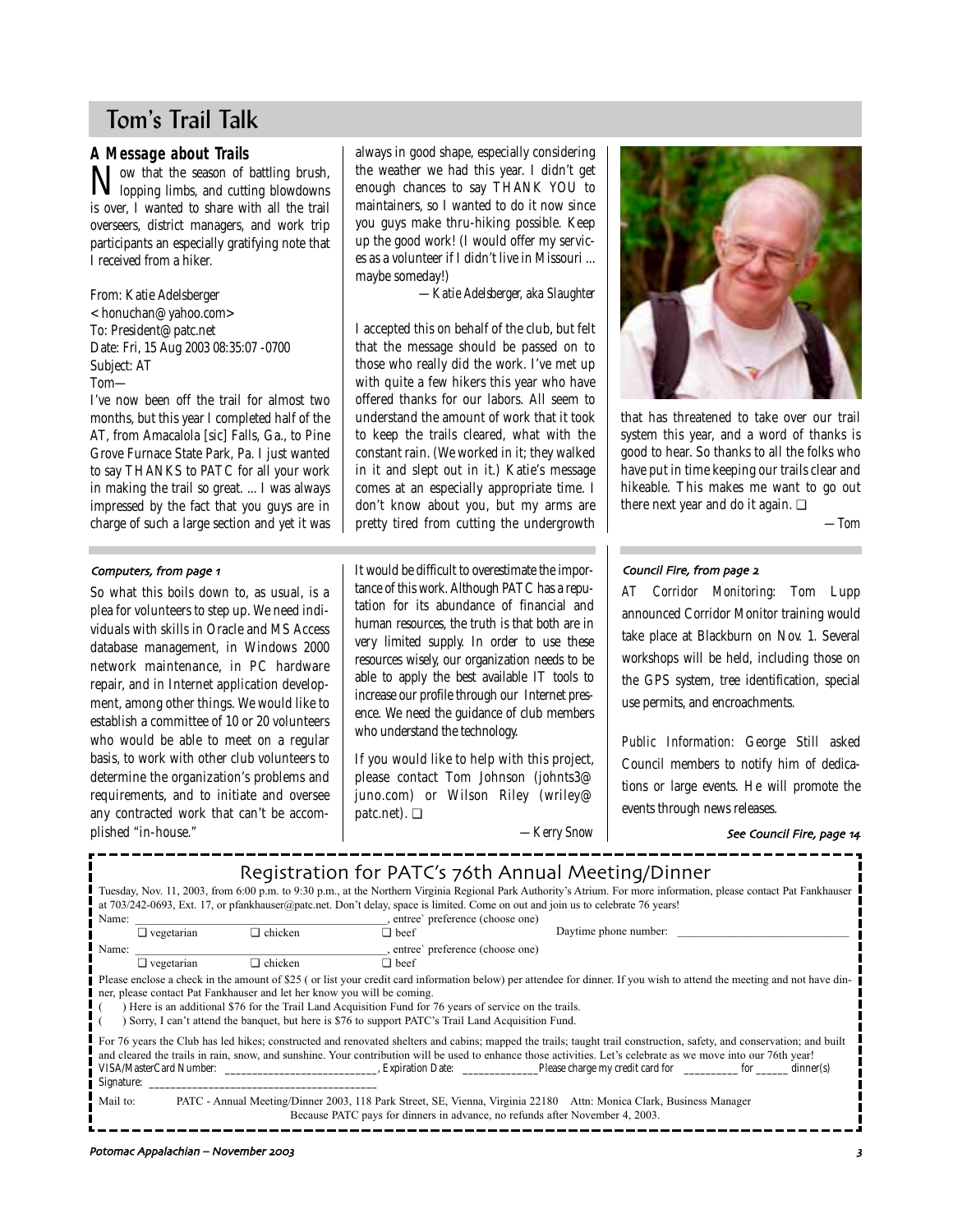# Conversation With Harry (and Willa) Thompson, Former PATC Shelters Chair

*The following article was inspired after a recent phone conversation with former Shelters Chair and lifetime PATC member, Mr. Harry Thompson. I was motivated to contact him because his name surfaces time and time again. During his tenure, the shelter standard for quality was established, which we continue to strive toward today. Harry Thompson was happy to reminisce and share pleasant shelter crew memories and volunteer contributions made not so long ago. Enjoy catching up with Harry and his wife, Wilma! — Frank Turk*

In 1994 my wife Wilma and I retired to<br>Emerald Isle, N.C., to live on one of the n 1994 my wife Wilma and I retired to barrier islands located off the coast. It's a nice place to live though we have survived four to five hurricanes. Two of these hurricanes occurred within six or seven weeks of each other, destroying 90 percent of the beautiful tall pine trees, and leaving the other trees without leaves. The islands are coming back, and there hasn't been a hurricane in four or five years.

In 1996 I had a double by-pass surgery and have been getting along great since. My knee was replaced May 1, 2003, and I have been exercising three or four times a week at the nearby wellness center. There's a pool in our neighborhood, and our house is within walking distance of the beach and ocean. I go surf fishing, walk along the beach, look at shells, swim, and read books. I used to play golf, but arthritis in my hand is too much to enjoy the game. My wife and I have done a lot of travel and cruises, and get up to Northern Virginia and Maryland to visit our three daughters and six grandchildren. We recently returned from a June trip to Alaska and were impressed by the beautiful country up there. We flew with two of our daughters and their families to Seattle, then boarded a cruise ship.

I still receive PATC's newsletter and have enjoyed following the construction of Tulip Tree Cabin being led by Charlie Graf. He is doing a marvelous job for PATC. Charlie is a perfectionist, and you know it will be done right and it will be a great thing when done.

# 'I Want to Help'

I first became involved with PATC in 1981 when I called PATC and asked them if there were any work trips that anyone was going on. I was told that Bob Humphrey and Shirley Strong were going on one but it may be full. I called Shirley and pleaded to be on that work trip despite its being full. I didn't care, just wanted to go and be an active member of PATC. After that work trip I continued every weekend for the next six months. My wife was never home because she sold real estate on weekends. So then, after being active in the club about one year, one thing led to another and the Tuckers asked me if I would consider being Shelters Chairperson so I said yeah, sure I would. So, I didn't know what I was supposed to do. I had met Charlie on previous work trips, and I said to him, "they have asked me to head up this shelter thing, and I don't know much about building but I know you do so if you would be involved, I'd like to do it." The rest is history.

When I think about the early shelter years, Charlie Graf deserves much credit and appreciation for supporting me. I hardly did anything without talking with Charlie, he was my right-hand person. We worked together and knew exactly what needed to be done and when to do it. We planned the work trips together, the equipment needed, and who was going to do what. We always knew what the other was thinking; he is a wonderful man to work with and made it easy for me to be in charge of the crew.

When I first started with shelters there was no crew the way we now know it. We planned six months ahead of time by doing field trips to inspect shelters. PATC's newsletter advertised the trips rain or shine, sleet or snow. Depending on which shelter we were working on we usually met Saturdays at a restaurant somewhere along the way for people to get together and eat breakfast then get on our way. Often a bunch of us would leave Friday after work, then spend nice quality time in the woods that evening. We had nice steak dinners smothered in onions. I remember that Chris Brunton would often bring Rice-R-Roni for his dinner. I also remember how Warren Sharp was what I always pictured a PATCer would be like, and I tried to live up to him. The names-list is real long, and I could get into mentioning more but I'm afraid to leave some out that should be mentioned.

# Early Work Trips

We had maybe 10 to 12 people the first time. I made a list of names and phone numbers, then the week before work trips I called people to see if they could come and asked them

to bring a friend. The shelter crew grew—the average was about 20 people. Many times we had 30 to 35 people. There was always something to do. I didn't want to have too much for a small group of people. I left all the measurements to them. There was always something to do, even washing rocks for Bill Ladd to do foundation rock work.

I always made it a habit to make thank you phone calls, which I believe was part of the success. I respected and valued the volunteers and made sure to call them the Monday following the work trip to thank them for their contribution of time and energy.

We made a list of shelters that needed work. We worked the shelters from Calf Mountain then continued up the trail all the way to Pine Grove Furnace, we even worked on the Big Blue/Tuscarora Trail. There wasn't a place we did not go to. First one we worked on was Calf Mountain. After renovating the old shelters, we decided to build a new one. We built nice new shelters, some with separate covered eating pavilions. I thought that was kind of neat.

Because of the advance planning, people always knew what we were going to do, there were no surprises on work trips. We never lacked for a tool, right equipment, or material for the job; always able to get someone to bring it. The planning occurred every single day, which made it fun and easy once we got out there. When that many people depend on you for doing something, you don't want to get there and not be ready for them.

Food and cooking was a big part of each trip, chefs made five-star meals, which were incredible. There was always plenty of food, and if it was cold outside I always made a point to have hot soup, coffee, or cocoa. It worked really good for us, everyone seemed to enjoy it. The thing I remember is how everyone got along so well on the work trips. Never a cross word, argument, or fuss; just a good group of people who were dedicated, skilled artists. People talked with each other, shared stories, and laughed at jokes, and often we would sit around a campfire.

All of us in the shelter crew are proud of the shelters we built; they were something special that none of us had ever done before. We had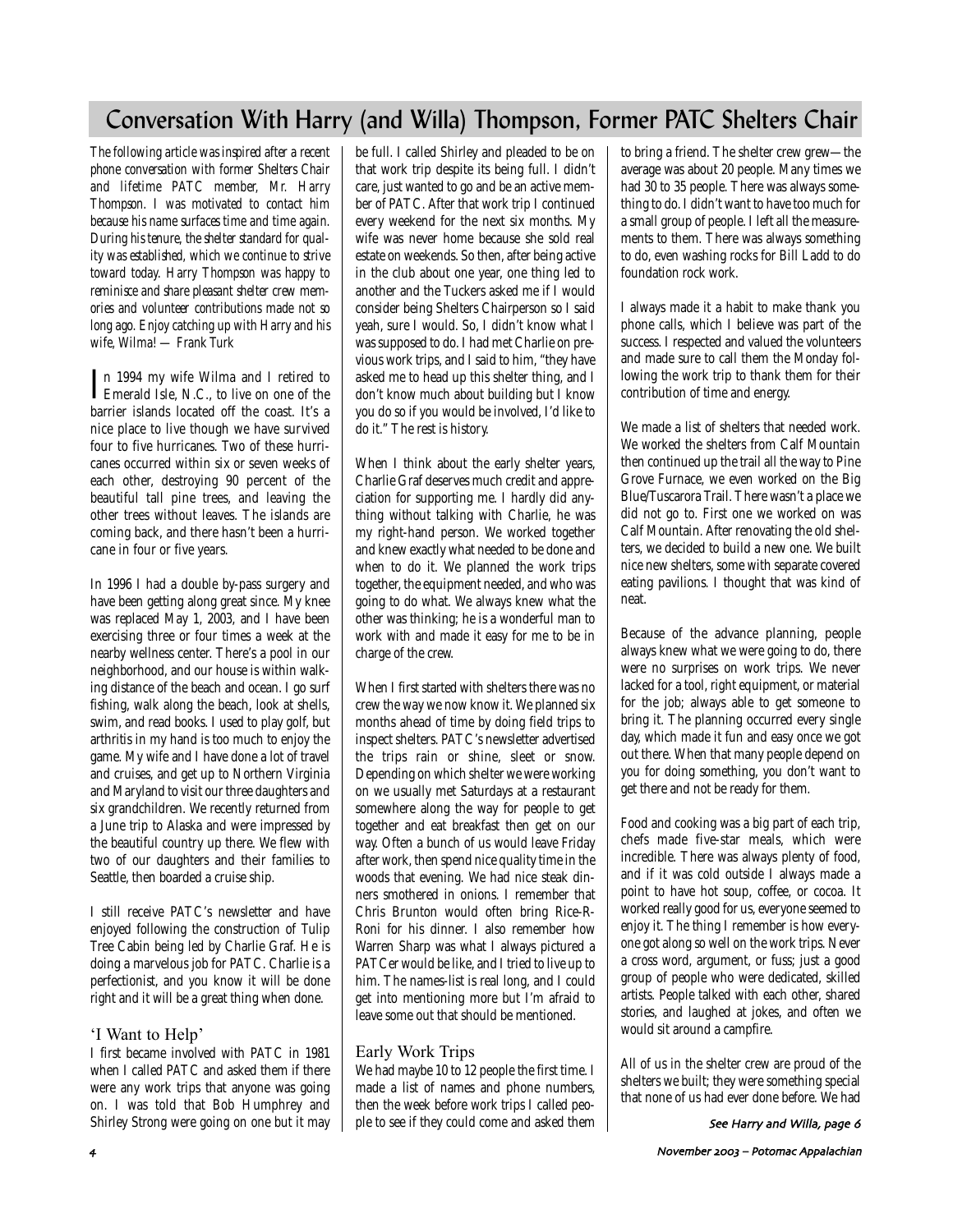# Bob Pickett's Appalachian Nature: Our Social Insects and How They Cope

 $\mathbf{A}$ s our record-breaking wet season authoritatively ends our three-<br>year drought, the natural world has made its transition from the growing season to the season of scarcity and survival. One of the last things that occurs is the collapse of our social wasp and bee societies. Although the great majority of our native wasps and bees are solitary, a few of them, including yellow jackets, hornets and paper wasps, and bumblebees are social insects. These, and the ants, constitute our social insects, found in the Order Hymenoptera. The only other social insect is the termite, found in the Order Isoptera.

# **Ants and Bees**

The Hymenoptera Order is the most advanced of the Class Insecta (within the Phylum Arthropoda, which also includes the arachnids, crustaceans, millipedes, centipedes, and, formerly, the trilobites). While ant societies are similar to wasps and bees in that they both have queens, sterile female workers, and fertile male drones (who are produced for one purpose only), ant colonies will survive intact throughout the winter season, while only the mated queen wasps and bees will survive the winter among their societies. (Ant colonies will swarm, producing winged males and females, from time to time as needed to produce new colonies. When this happens, after mating, the males die and the females lose their wings and return to the ground to start a new colony.) Termites also swarm on an "as needed" basis but have a much more complex social caste system where both males and females take part in all activities.

# **How Honeybees Survive**

Of the approximately 3,500 species of native North American bees, only the bumblebees are social. That does not include the social honeybees, which are not native. The bumblebee and honeybee are the only bees that produce and store honey. However, unlike bumblebees, honeybees maintain their colony throughout the winter, feeding on their honey. An average-sized colony of honeybees (50,000 bees) will require about 480 pounds of honey to survive the winter. Of that, 400 pounds will be used to live on, 10 pounds will be used as body secretions to make wax, and the final 70 pounds will be used to feed the next brood. Bees maintain an internal hive temperature of 86º F by beating their wings to produce body heat in winter, or by gathering water and sprinkling it in the hive to cool it in summer. When a brood is being reared in late winter, an internal temperature of 86º to 93º F will be maintained, even with outside temperatures below zero.

Interestingly, bees still need to defecate, and they won't do it inside the hive. And, just like I hate to leave my warm sleeping bag to go out in the cold, bees have more reason to be concerned. If it's below freezing, honeybees risk freezing to death. Not surprisingly, these bees have a special hind gut that stores fecal matter temporarily, but (again, like myself) they can only hold it so long. Unfortunately, during particularly long cold winter periods, many honeybees will die before they can do their job and get back into their warm beds.

# **The Queen's Role**

There is only one queen in a honeybee colony. In addition, there will be tens of thousands of sterile female workers and a few hundred male drones. The hive may remain stable for a few years while the queen is busy laying eggs. A queen can lay 2,000 eggs per day, equal to her own weight and, since she maintains, in a special pouch in her body, the sperm she collected for her lifetime during her one time outside the

hive, she can continue laying eggs indefinitely. The queen may live as long as five years (although one to two years is more common) and produce up to a million eggs during her lifetime.

At some time when the queen's egg production slows down, the workers change the diet of selected larvae so as to make them new queens. Normally, worker larvae are fed royal jelly for the first three days, followed by a diet of beebread. However, eggs destined to become queens are laid in a larger cell, and the larvae are fed only royal jelly; a creamy substance, rich in vitamins and proteins. Beebread is a mixture of honey and pollen. The newly emerged queen bees will kill each other until one is the survivor. She then leaves the hive to mate with one or many drones of other hives in the area. She then returns to the hive, to begin her new life as the "mother of all egg-layers." The only chance she may have of getting out of the hive again would be if the colony gets too large. In that case, she may leave with a number of the workers and start a new colony, with those remaining producing their own new queen bees.

Interestingly, the fertilized eggs laid by a queen become female worker bees and new queens. The queen also lays some unfertilized eggs, which produce the drones.

Honeybees are very valuable insects, largely because of the role they play in the pollination of plants. They are, in fact, the most important insect pollinators. The pollinating activities of honeybees are 15 to 20 times as valuable as their honey or wax. The relocation of honeybees can greatly increase the yields of orchard fruits and other crops. For example, honeybees can increase the harvest of red clover seeds from one bushel per acre to four or more bushels per acre.

# **Trouble in Paradise**

The bad news is that over the past 15 years, two mite species have crept into the United States and have virtually wiped out our feral honeybees. Female varroa mites enter the bee nests and lay eggs in the egg chambers before the bees seal it and feed on the bee larvae and pupae. Microscopic tracheal mites enter the throats of honeybees, suck blood from the walls, lay eggs, and raise a family. Before the host dies, the young leave the host's throat and find new bees to raise their families. Both of these mites are host-specific to the honeybees. Virtually all feral colonies have succumbed to the mites, while commercial beehives require chemical control to maintain their existence.

Researchers are identifying bees that are resistant to the mites. Queen bees are now on the market with demonstrated resistance to varroa or tracheal mites, but not all of the wrinkles have been worked out at this time. Some of these resistant queen bees come from a Russian strain that developed natural resistance after nearly a century of exposure to varroa mites. Most of these mite-resistant honeybee queens cost between \$15 and \$200 each! Cross-breeding of varroa and tracheal mite-resistant queens may be the future of apiary breeding. Such alternatives, which include artificial insemination and pre-testing for fertility, promise to make the apiarists life much more technically complicated than their forefathers enjoyed.

Bees differ from wasps in that the young are fed plant rather than animal food. And, don't forget, only the females sting! ❏

*—Bob Pickett*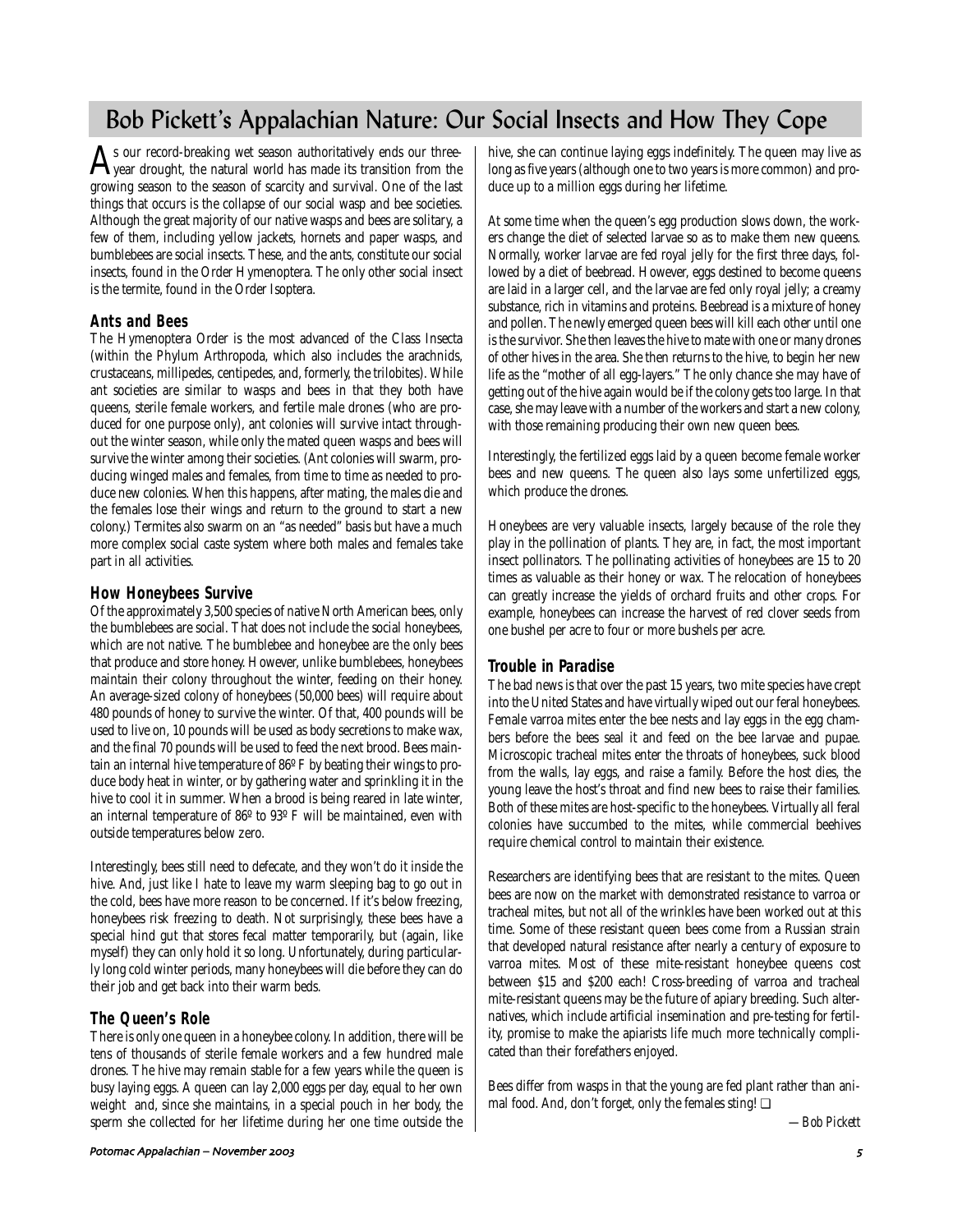### Harry and Willa, from page 4

good ideas from a lot of people. Every time we built one shelter we tried to build the next one a little better. We got pretty good at it, to tell you the truth. People liked each other so much, it wasn't a chore – there were happy hours, lots of laughing, talking, getting up early, and eating meals together.

People developed good skills they probably didn't know they even had. We learned and they learned at the same time. Men and women worked just as hard, there was no difference. The interesting thing was a lot of these people were bright, smart, young, and old. They were people who wanted someone to show them what to do, to tell them, "you can do this, why not give it a try." They just wanted some guidance.

*Harry Thompson can rest assured that good shelter care continues to this day. In fact, many current shelter overseers remain from the Harry Thompson era. As the shelter crew has evolved, the essence has remained – loyal and committed regulars with new folks being warmly welcomed. The camaraderie, pride, and quality work all combine to provide volunteers with wonderful experiences and new or old shelters that will be with us for many years to come.*

*Harry Thompson will attend a future shelter dedication and say a few words. Stay tuned to the newsletter for more information about his visit.*

*Harry and Wilma Thompson's contact information: 208 Oyster Catcher Emerald Isle, NC 28594 Home: 252-354-5620 E-mail: Hthompson@ec.rr.com*

# PATC Member in Need of Kidney Transplant

 $\tilde{\mathbf{M}}$  recently learned that Ruth Washington is being considered for a kidney transplant at the University of Virginia Medical Center. Ruth requires the transplant, due to a renal disease that she contracted in 1990.

Ruth and her husband Hal are long-time members of PATC. The Washingtons have been overseers of the AT section just north of Swift Run Gap since 1985. They visit their trail many times each year to keep it in tip-top shape. In addition to their overseer activities, the Washingtons served as caretakers at the Blackburn Trail Center over two different seasons (1988 and 1993). Hikers who visited the center during those seasons have fond memories of the Washingtons' gracious and good-natured welcome. PATC leaders also fondly remember the Washingtons as meticulous and hardworking caretakers of the trail center.

The Washingtons thru-hiked the AT in 1987. Their trail names are Flash and Hot-Flash.

We would like to share our thoughts and prayers with the Washingtons and our hope that a satisfactory donor will be found for Ruth. PATC members who would like to contact Hal and Ruth can reach them at hiker\_hal@rockbridge.net or at 540/261-6822. ❏

*—Kerry Snow*



MOMMA ALWAYS SAID HE WAS NOT THE SHARPEST TOOL IN THE SHED."

Autumn, from page 7

So, why do leaves turn red? They turn red because they contain anthocyanin. Why do leaves produce anthocyanin? We don't know. We know that anthocyanin absorbs blue and green light and therefore appears red. We know that the green chlorophyll masks the red color until chlorophyll production stops. There are some theories about the nature of anthocyanin production, but, if it is so beneficial to a plant, why do only some plants have it? And why aren't more leaves red all the time?

I think the answer lies in the marvelous complexity of nature and the intricacies of evolution. Each plant and animal finds its own niche through trial and error. Chance mutations lead each organism down a circuitous path that leads ultimately to a unique place in the ecosystem. And that is the glory of nature. Which is why leaves turn red. ❏

*—William Needham*

. November 2003 – Potomac Appalachian (1999), and the contract of the contract of the contract of the contract of the contract of the contract of the contract of the contract of the contract of the contract of the contract

# Tails from the Woods by George Walters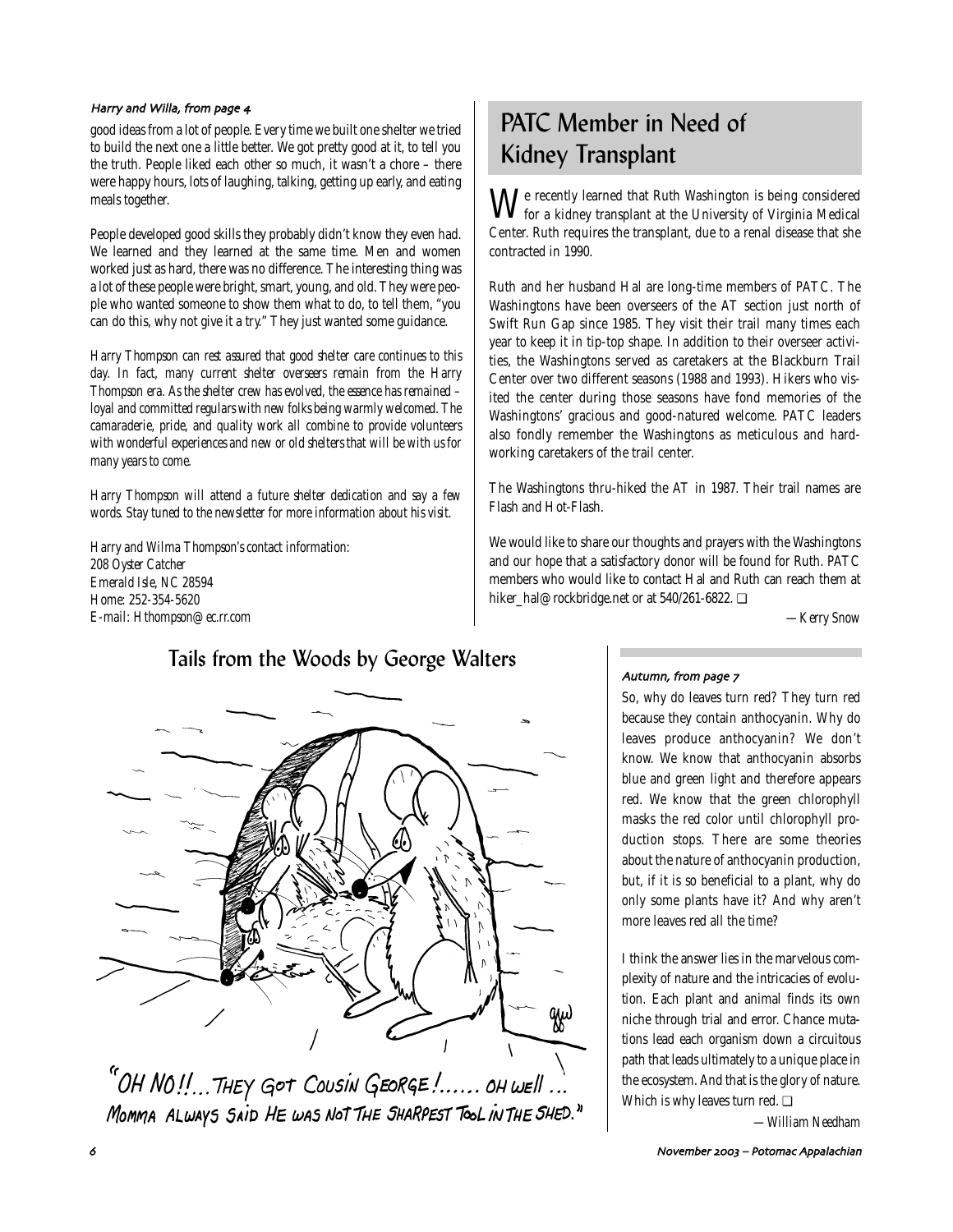# The Colors of Autumn

Science is the result of efforts to explain the complexities of the nat-<br>ural world. As an example, scientists agree that the sky is blue because the gases in the atmosphere scatter more of the shorter wavelengths of light (at the violet or blue end of the spectrum) than the longer (red end) wavelengths so that the blue hue predominates (referred to as Rayleigh Scattering for John Stuart Strutt, also known as Lord Rayleigh, who first explained it in 1871). The coloration of autumn leaves is, however, one of science's perennial conundrums. Given the efforts of legions of scientists over decades of intellectual inquisition, one would think that the question "why leaves turn red?" would have an equally accepted and plausible answer. It doesn't.

### **What We Know**

Some parts of the leaf coloration phenomenon are understood. It is agreed that leaves change color in the fall because the plant senses the colder temperatures and shuts down the production of chlorophyll, the green-colored, photosynthetic stuff on which most (if not all) life depends. When the green disappears, other pigments are revealed, the color of the leaf depending on what pigments are present for that particular plant. The yellow color comes from carotenoid pigments (carotene and xanthophyll) and the red color from anthocyanin pigments. Ultimately, they all turn brown due to tannin and

fall off (except white oak leaves that hang on all winter).

A more scientific explanation is that deciduous trees have a layer of cells at the base of each leaf, called the abscission. When temperatures get colder, signaling the onset of winter with shorter days with less sunlight, the tree starts to shut down when the abscission cells grow a cork-like membrane that interrupts the flow of nutrients to the leaf. The production of chlorophyll declines, and

the green fades. Carotene, like chlorophyll, is a large molecule that is contained in the chloroplasts, the disc-shaped structures that are the photosynthetic factories of the plant. Carotene is an accessory absorber for chlorophyll, aiding it in absorbing energy from a slightly different spectrum. It is much more stable than chlorophyll so that it persists, resulting in the yellow leaves of such trees as hickories and birches.

# **What We Don't Know**

The red color is another matter. The classic explanation ("Peterson's Field Guide to Eastern Forests" for example) is that the anthocyanin is produced by plants that have high sugar content such as maple and sumac. When the abscission layer forms in the fall, the sugar is trapped in the leaf and is converted to anthocyanin. Thus, when you have a dry summer, little sugar is produced and the fall colors are subdued. Recent research has demonstrated that anthocyanin production by different plant species is much more complicated.

Anthocyanin has been studied by scientists for several centuries. Known as "colored cell sap," it is formed by the reaction between the sugar produced by the plant and proteins in the sap. Anthocyanin was named by the German botanist Ludwig Marquart in 1835; the Greek anthos meaning flower combined with kyanos meaning blue, as it is responsible for reds and blues of many plants, according to the acidity of the sap (recall that the now apothegmatic phrase "litmus test" once meant that red indicated an acidic PH, <7 and blue a basic PH, >7, and not a qualification for a Supreme Court nominee). Early research focused on the red and blue anthocyanin coloration of fruits and flowers, as the color was important in attracting seed-dispersing and pollinating animals and insects to economically important agricultural products, like apples and flowers.

### **New Studies**

Scientists are now conducting experiments that will ultimately answer the question why leaves turn red or, more broadly, why some leaves produce anthocyanin. Two recent discoveries are germane. One involves a phenomenon known as photoinhibition. Under bright light conditions, damage to photosynthetic plant tissues occurs when one part of the two-part photosynthesis process is blocked, or inhibited. Anthocyanin has the property that it absorbs damaging light wavelengths that are outside the range of other leaf chemicals. The anthocyanin is thus one of several strategies that an individual plant may evolve to limit the damaging effects of photoinhibition.

The second research discovery is that anthocyanin is an antioxidant. Intense sunlight results in the production of reactive oxygen species and free radicals (molecules with a negative charge due to having one free, unpaired, electron), which react strongly with cell membranes, pro-

> teins, and DNA, the destruction of which can lead to the death of the cell. This is the same problem experienced by all living things subjected to free radicals. People take ascorbic acid and vitamin E since they are antioxidants; that is, they react with the free radicals to neutralize them. Anthocyanin has four times the antioxidant capacity of these vitamins. This is the source of the general precept that a glass of red wine (containing the anthocyanin of the grape skin) a day is good for you. So the anthocyanin performs the same

function for a leaf as vitamin E, only better.

Even with the demonstrated protective capacity of anthocyanin to reduce photoinhibition damage and to neutralize free radicals, it is not clear why a tree would produce this rather large molecule (with constituents that could be better invested in food storage for the winter) just before it sheds its leaves. There are a number of other theories that have been advanced to explain why this is so. One is that the anthocyanin is a catalyst that allows the plant to reabsorb nutrients such as nitrogen from the leaf before it falls, reinforcing the plant for its eventual emergence from the senescence of autumn to the refulgence of spring.

### **Other Reasons Considered**

There is another school of thought concerning the function of anthocyanin in the life cycle of a plant. The biological evolutionary explanation is that the red color either acts to protect the leaf from being eaten by other animals or that it attracts selected animals to eat the leaf for propagation purposes, like the red and blue fruits. Red and orange coloration is used throughout nature as a means to ward off predators. The red eft and the monarch butterfly are good examples. There is evidence that some tropical trees have red tips to ward off predators until they mature, at which time the leaves turn green to maximize production. Conversely, there is some evidence that chimpanzees and monkeys in Uganda use the red coloration of leaf tips to locate the tenderest leaves.

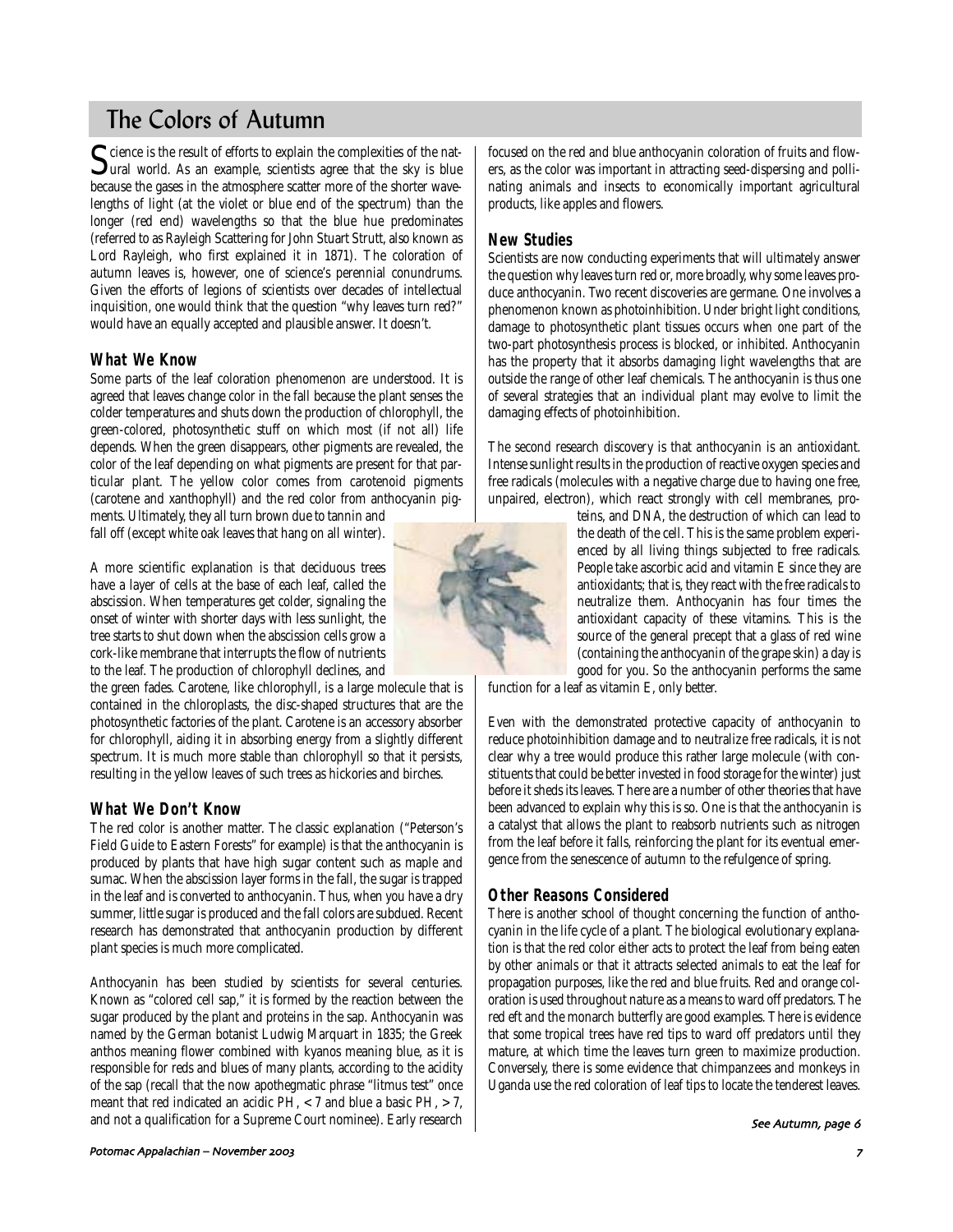# From the PATC Store

# PATC Publications

| ITEM #         | <b>DESCRIPTION</b>                                                                                                                        | <b>RETAIL</b> | <b>MEMBER</b> |
|----------------|-------------------------------------------------------------------------------------------------------------------------------------------|---------------|---------------|
| PA100          | Map 1<br>(ed. 9, 1998)<br>AT Cumberland Valley, PA (Susquehanna River to Route 94)                                                        | 6.00          | 4.80          |
| PA110          | Map 2-3<br>(ed. 9, 2000)<br>AT Michaux State Forest, PA (Route 94 to Route 30)                                                            | 6.00          | 4.80          |
| PA120          | Map 4<br>(ed. 8, 2000)<br>AT Michaux State Forest, PA (Route 30 to PA-MD State Line)                                                      | 6.00          | 4.80          |
| PA130<br>PA140 | Map 5-6<br>(ed. 16, 2002)<br>AT Maryland<br>Map 7<br>(ed 13, 2000)<br>AT Northern Virginia (Potomac River to Snickers Gap)                | 6.00<br>6.00  | 4.80<br>4.80  |
| PA150          | Map 8<br>(ed. 12, 2001)<br>AT Northern Virginia (Snickers Gap to Chester Gap)                                                             | 6.00          | 4.80          |
| PA160          | Map 9<br>(ed. 16, 2002)<br>AT Shenandoah National Park (North District)                                                                   | 6.00          | 4.80          |
| PA170          | Map 10<br>(ed. 19, 2000)<br>AT Shenandoah National Park (Central District)                                                                | 6.00          | 4.80          |
| PA180          | Map 11<br>(ed. 14, 2001)<br>AT Shenandoah National Park (South District)                                                                  | 6.00          | 4.80          |
| PA190          | Map 12<br>(ed. 9, 2002)<br>AT GWNF Pedlar District (Rockfish Gap to Tye River)                                                            | 6.00          | 4.80          |
| PA200          | Map 13<br>(ed. 4, 1999)<br>AT GWNF Pedlar District (Tye River to James River)                                                             | 6.00          | 4.80          |
| PA210          | Map D<br>Potomac River Gorge Area and Cabin John Trail<br>(ed. 3, 2001)                                                                   | 6.00          | 4.80          |
| PA220          | Map F<br>Great North Mountain-North Half (Virginia/West Virginia)<br>(ed. 5, 2001)                                                        | 6.00          | 4.80          |
| PA230          | Map G<br>(ed. 7, 2002)<br>Massanutten Mountain-North Half (Signal Knob to New Market Gap)                                                 | 6.00          | 4.80          |
| PA240          | Map H<br>(ed. 3, 1999)<br>Massanutten Mountain-South Half (New Market Gap to Mass. Peak)                                                  | 6.00<br>6.00  | 4.80<br>4.80  |
| PA250<br>PA260 | Map J<br>(ed. 2, 1997)<br>Tuscarora Trail AT, PA to PA Route 641<br>Map K<br>(ed. 2, 1997)<br>Tuscarora Trail PA route 641 to Hancock, MD | 6.00          | 4.80          |
| PA270          | Map L<br>(ed. 2, 1996)<br>Tuscarora Trail (Hancock, MD, to Capon Springs, WV, and Cacapon St. Pk.)                                        | 6.00          | 4.80          |
| PA290          | Map N<br>(ed. 4, 2000)<br>Rock Creek Park Area, DC                                                                                        | 6.00          | 4.80          |
| PA300          | PATC Elevation Profile of Appalachian Trail (Pine Grove Furnace to Rockfish Gap                                                           | 2.75          | 2.20          |
| PB100          | AT Guide Book #6 (ed. 16, 2000) Maryland and Northern Virginia                                                                            | 8.00          | 6.40          |
| PB110          | AT Guide Set #6 (AT Guide Book to MD and Northern VA with Maps 5-6, 7 & 8)                                                                | 22.00         | 17.60         |
| PB120          | AT Guide Book #7 (ed. 12, 1999) Shenandoah National Park                                                                                  | 10.00         | 8.00          |
| PB130          | AT Guide Set #7 (AT Guide Book to Shenandoah National Park with Maps 9, 10 & 11)                                                          | 24.00         | 19.20         |
| PB135          | Guide to Great North Mountain Trails (ed. 1, 2001)                                                                                        | 7.00          | 5.60          |
| PB140          | Massanutten Guide Set (Guide to Massanutten Mountain with Maps G & H)                                                                     | 16.00         | 12.80         |
| PB150          | The Guide to Pedlar District set with maps 12 and 13                                                                                      | 18.00         | 14.40         |
| PC100          | Circuit Hikes in Shenandoah National Park (ed. 14, 1996)                                                                                  | 7.00          | 5.60          |
| PC110<br>PC115 | Circuit Hikes in Virginia, West Virginia, Maryland, and Pennsylvania (ed. 6, 2000)<br>Hikes in Western Maryland (ed. 1, 1997)             | 7.00<br>7.00  | 5.60<br>5.60  |
| PC116          | The Tuscarora Trail North (Guide to Maryland and Pennsylvania) (ed.3, 1997)                                                               | 7.00          | 5.60          |
| PC117          | The Tuscarora Trail South (Guide to West Virginia and Virginia) (ed. 3, 1997)                                                             | 7.00          | 5.60          |
| PC120          | Hikes in the Washington Region: Part A Northern Maryland Counties (ed.4, 2001)                                                            | 7.00          | 5.60          |
| PC130          | Hikes in the Washington Region: Part B Northern Virginia Counties (ed. 3, 1993)                                                           | 7.00          | 5.60          |
| PC140          | Hikes in the Washington Region: Part C DC/Southern Maryland Counties (ed. 2, 1999)                                                        | 7.00          | 5.60          |
| PC160          | Guide to Massanutten Mountain (2000)                                                                                                      | 7.00          | 5.60          |
| PC180          | Hiking Guide to the Pedlar District, George Washington National Forest (ed. 3, 2002)                                                      | 7.00          | 5.60          |
| PC190          | Climbers' Guide to the Great Falls of the Potomac (2001)                                                                                  | 12.95         | 10.36         |
| PC200          | Carderock Past & Present: A Climbers Guide (1990)                                                                                         | 7.00          | 5.60          |
| PC205<br>PC210 | Pioneering Ascents (the origins of climbing in America)<br>Clearing Trails in War Time                                                    | 14.00<br>5.95 | 11.20<br>4.76 |
| PC220          | Breaking Trail in the Central Appalachians - a narrative                                                                                  | 12.50         | 10.00         |
| PC230          | Lost Trails and Forgotten People: The Story of Jones Mountain (ed. 2, 1985)                                                               | 7.50          | 6.00          |
| PC240          | The Dean Mountain Story (1982)                                                                                                            | 5.50          | 4.40          |
| PC250          | Shenandoah Heritage: The Story of the People Before the Park (6th printing, 2000)                                                         | 10.00         | 8.00          |
| PC260          | Shenandoah Vestiges: What the Mountain People Left Behind (4th printing, 2001)                                                            | 6.00          | 5.00          |
| PC270          | Shenandoah Secrets: The Story of the Park's Hidden Past (Revised 1998)                                                                    | 12.95         | 10.36         |
| PC280          | PATC Cabins Booklet (2001)                                                                                                                | 5.50          | 4.40          |
| PC300          | Wildflowers of the Potomac Appalachians: A Hikers Guide (1979)                                                                            | 2.50          | 2.00          |
| PC310          | The Blue Hills of Maryland (ed. 1, 1993)                                                                                                  | 14.00         | 11.20         |
| PC320          | Memories of a Lewis Mountain Man (1993)                                                                                                   | 8.00          | 6.40          |
| PD100          | Map of the Stony Man Region of the Shenandoah National Park (Illustrated) (1964)                                                          | 2.00          | 1.60          |
| PE120<br>PE130 | PATC Member Decal<br>PATC Member Patch                                                                                                    | N/A<br>N/A    | 1.00<br>2.00  |
| PE140          | PATC Member Pin                                                                                                                           | N/A           | 2.95          |
| PE150          | PATC Ballpoint Pen with gift box                                                                                                          | 3.00          | 3.00          |
| PE250          | Long Sleeve T-Shirts                                                                                                                      | 20.00         | 20.00         |
| PE260          | Short Sleeve T-Shirts                                                                                                                     | 15.00         | 15.00         |
| PE265          | Notecards with Drawings of 3 PATC Cabins (box of 10 with envelopes)                                                                       | 4.00          | 4.00          |
| PE280          | PATC Coffee Mugs                                                                                                                          | 7.50          | 6.00          |
| PE320          | PATC Hat                                                                                                                                  | 12.00         | 12.00         |
| XX420          | The Appalachain Trail Fieldbook, 2nd Edition                                                                                              | 4.95          | 3.95          |
| XX700          | Natural History Guide to Common Woody Plants of the GWNF and SNP (1995)<br>Rock Climbing                                                  | 3.00<br>17.95 | 2.40<br>14.50 |
| XX860<br>XX870 | Grandpa's Mountain                                                                                                                        | 4.99          | 3.99          |
|                | Time For Everything                                                                                                                       | 9.00          | 7.20          |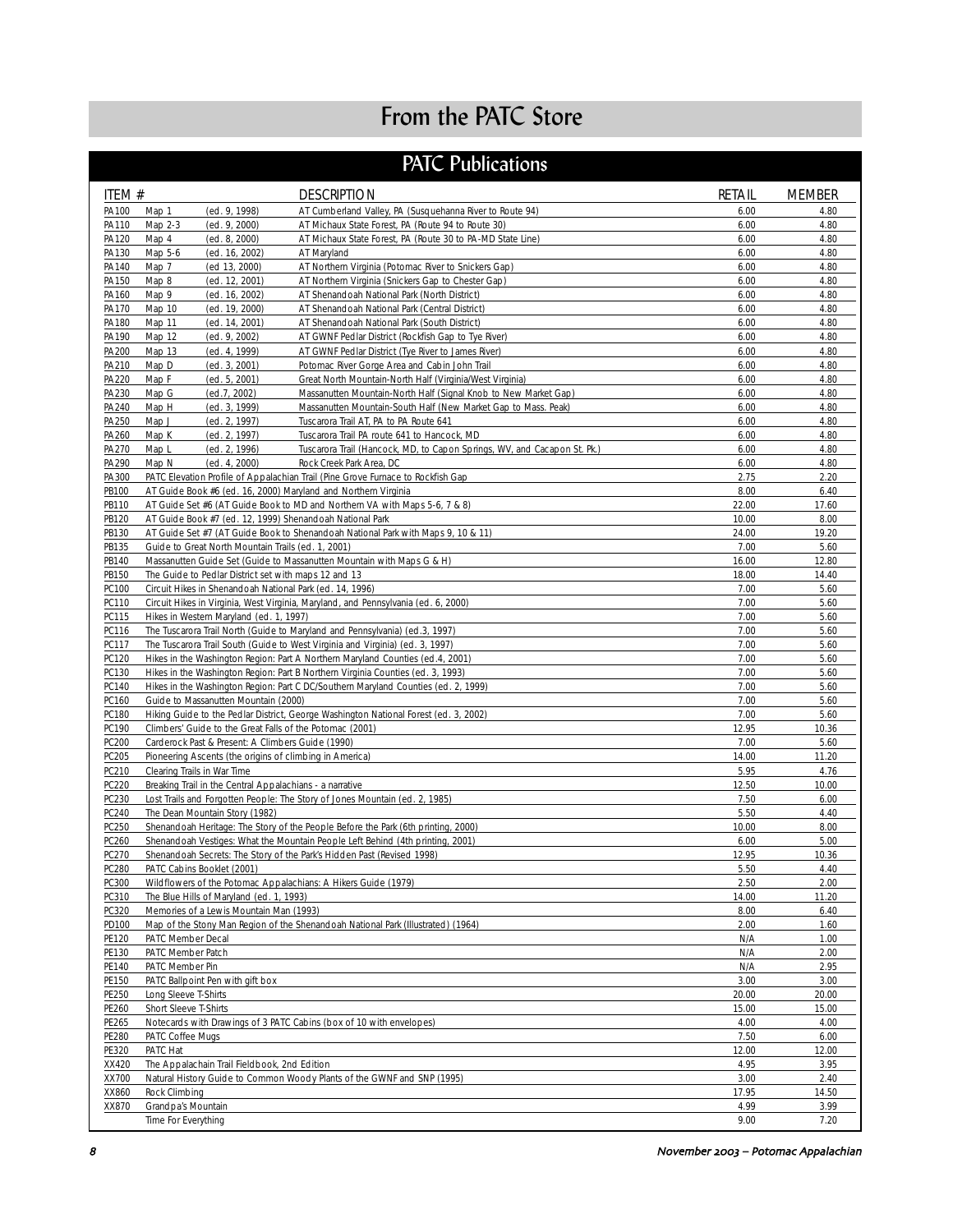# From the PATC Store

# Publications from Other Publishers

| <b>DESCRIPTION</b>                                      | RFTAIL | <b>MFMBFR</b> |
|---------------------------------------------------------|--------|---------------|
| 50 hikes in Northern Virginia (1998)                    | 13.00  | 10.40         |
| Appalachian Trail Names (David Edwin Lillard)           | 16.95  | 13.50         |
| Appalachian Trail Thru-Hikers' Companion (1998)         | 10.00  | 8.00          |
| Backpacker Magazine Guide to the AT (1989)              | 16.95  | 13.56         |
| Camping and Backpacking with Children (1995)            | 16.95  | 13.56         |
| Common Sense Medical Guide (1987)                       | 15.00  | 12.00         |
| Cross-Country Skiing                                    | 9.00   | 7.20          |
| Exploring Washington on Foot                            | 12.95  | 10.36         |
| Finding Wildflowers in Washington/Baltimore Area (1995) | 15.95  | 12.76         |
| Food & Lodging Along the C&O Canal (1994)               | 3.00   | 2.40          |
| Guide to the Mason-Dixon Trail System (1992) Map Series | 15.12  | 12.60         |
| Grandpa's Mountain (Carolyn Reeder)                     | 4.99   | 3.99          |
| Hikes to Waterfalls (1997)                              | 3.00   | 2.40          |
| Hiking Guide to the Monongahela National Forest (2001)  | 12.00  | 10.00         |
| Hiking Virginia's National Forests (1998)               | 10.00  | 8.00          |
| Hollow Boy By Rayner V. Snead (1995)                    | 13.95  | 11.16         |
| Insiders Guide to Virginia's Blue Ridge (1998)          | 15.00  | 12.00         |
| Lightly on the Land                                     | 19.95  | 15.95         |
| Moonshiner's Son by Carolyn Reeder                      | 4.79   | 3.99          |
| Mountaineering First Aid (1996)                         | 7.00   | 5.60          |
| Pennsylvania Hiking Trails                              | 10.00  | 8.00          |
| Rock Climbing (A Trailside how to Guide) (Don Mellor)   | 17.95  | 14.50         |
| The 18 Cabins of Old Rag                                | 6.00   | 6.00          |
| The Appalachian Trail Backpacker (1994)                 | 11.00  | 8.80          |
| The C&O Canal Companion (1997)                          | 23.50  | 19.60         |
| The New Appalachian Trail (Ed Garvey) (1997)            | 14.95  | 11.95         |
| The Potomac River and the C&O Canal (1992)              | 8.50   | 6.80          |
| There are Mountains to Climb (1996)                     | 12.95  | 10.36         |
| Thru-hikers Handbook (Dan "Wingfoot" Bruce)             | 15.95  | 12.80         |
| Towns along the Towpath                                 | 14.00  | 11.20         |
| Towpath Guide to the C&O Canal (1999)                   | 14.00  | 11.20         |
| Trail Design, Construction and Maintenance 2000         | 14.95  | 11.96         |
| Trails in Southwest Virginia (1997)                     | 6.95   | 5.50          |

| Undying Past of the Shenandoah National Park   | 18.95 | 15.16 |
|------------------------------------------------|-------|-------|
| W & OD Railroad Trail Guide (1996)             | 8.00  | 6.40  |
| Walker's Guide to Harpers Ferry (1994)         | 8.00  | 6.40  |
| Walking The Appalachian Trail                  | 16.95 | 13.56 |
| Wilderness Navigation (1999)                   | 9.95  | 8.00  |
| Workbook for Planning Thru-Hikes               | 6.00  | 4.80  |
| 184 Miles of Adventure (C&O Towpath)           | 4.75  | 3.80  |
|                                                |       |       |
| Appalachian Trail Poster Maps                  |       |       |
| AT strip map with forest green border 9" x 48" | 3.50  | 2.80  |
| AT Poster Map, Eastern Coastline               | 6.95  | 5.56  |
|                                                |       |       |
| Other AT Guide Books with Trail Maps           |       |       |
| AT Data Book (supplement to guide sets) (2003) | 4.95  | 3.95  |
| Central Virginia (1994)                        | 18.00 | 14.40 |
| Maine (1993)                                   | 25.00 | 20.00 |
| Massachusetts-Connecticut (1994)               | 20.00 | 16.00 |
| New Hampshire-Vermont (1995)                   | 17.00 | 13.60 |
| New York-New Jersey (1994)                     | 16.00 | 12.80 |
| North Carolina-Georgia (1998)                  | 25.00 | 20.00 |
| Pennsylvania                                   | 40.00 | 32.00 |
| Southwest Virginia (1994)                      | 17.00 | 13.60 |
| Tennessee-North Carolina (1995)                | 25.00 | 20.00 |
|                                                |       |       |
| <b>Trails Illustrated Topo Maps</b>            |       |       |
| Shenandoah National Park (1994)                | 9.00  | 7.20  |
|                                                |       |       |
| <b>Trinkets</b>                                |       |       |
| Appalachian Trail South Bandana                | 5.00  | 5.00  |
| Appalachian Trail Patch                        | 3.00  | 3.00  |
| <b>PATC Water Bottles</b>                      | 5.00  | 5.00  |
| Smokey the Bear Pins                           | 4.00  | 3.20  |
| Tuscarora Trail Patch                          | 2.00  | 2.00  |
| PATC Detachable Neck Lanyards                  | 5.00  | 5.00  |

#### ORDER FORM TELEPHONE Monday - Thursday, 7 p.m. - 9 p.m. HOURS: Thursday - Friday, 12 noon - 2 p.m. SEND ALL PATC ORDERS TO: 118 Park Street, SE 703/242-0693 FAX 703/242-0968 ❐ member ❐ non-member  $\Box$  please send membership information and application Credit card orders (Visa or Mastercard only). Please have all information ready when you call. Make checks payable to the Potomac Appalachian Trail Club (PATC). Do not send cash, stamps, or C.O.D. orders. Please allow 3 weeks for delivery. Orders may be shipped by UPS or First Class Mail. Please include Shipping and Handling costs to expedite your order. ITEM # QUANTITY DESCRIPTION UNIT PRICE TOTAL Order Subtotal S & H Cost<br>Up to \$10.00 \$2.00 Up to \$10.00 \$2.00<br>0.01 to \$25.00 \$4.00  $$10.01$  to  $$25.00$   $$4.00$ <br> $$25.01$  to  $$50.00$   $$6.00$ \$25.01 to \$50.00 Above \$50.00 \$8.00 Vienna, VA 22180-4609 Name: \_\_\_\_\_\_\_\_\_\_\_\_\_\_\_\_\_\_\_\_\_\_\_\_\_\_\_\_\_\_\_\_\_\_\_\_\_\_\_\_\_\_\_\_\_\_\_\_\_\_\_\_\_\_ Shipping Address: \_\_\_\_\_\_\_\_\_\_\_\_\_\_\_\_\_\_\_\_\_\_\_\_\_\_\_\_\_\_\_\_\_\_\_\_\_\_\_\_\_\_\_\_ \_\_\_\_\_\_\_\_\_\_\_\_\_\_\_\_\_\_\_\_\_\_\_\_\_\_\_\_\_\_\_\_\_\_\_\_\_\_\_\_\_\_\_\_\_\_\_\_\_\_\_\_\_\_\_\_\_\_\_\_ City: \_\_\_\_\_\_\_\_\_\_\_\_\_\_\_\_\_\_\_\_\_\_ State: \_\_\_\_\_\_ Zip: \_\_\_\_\_\_\_\_\_\_\_\_\_\_ Phone: (h): \_\_\_\_\_\_\_\_\_\_\_\_\_\_\_\_\_\_\_\_\_\_ (w): \_\_\_\_\_\_\_\_\_\_\_\_\_\_\_\_\_\_\_\_\_\_\_\_ Order Subtotal 4.5 % Sales Tax (VA residents only) Shipping and Handling (see above) Grand Total for Order \_\_\_\_\_\_\_\_\_\_\_\_\_\_\_\_\_\_  $\overline{\phantom{a}}$  , where  $\overline{\phantom{a}}$  $\sim$   $\sim$   $\sim$   $\sim$   $\sim$   $\sim$   $\sim$   $\sim$  $\overline{\phantom{a}}$  , where  $\overline{\phantom{a}}$ SHIPPING AND HANDLING **METHOD OF PAYMENT:**<br>
credit card number<br>  $\Box$  Check or<br>  $\Box$  Check or Money Order  $\Box$  Visa or Mastercard expiration date (mth/yr.) Signature: *NEW: Order online from our Web site! www.patc.net*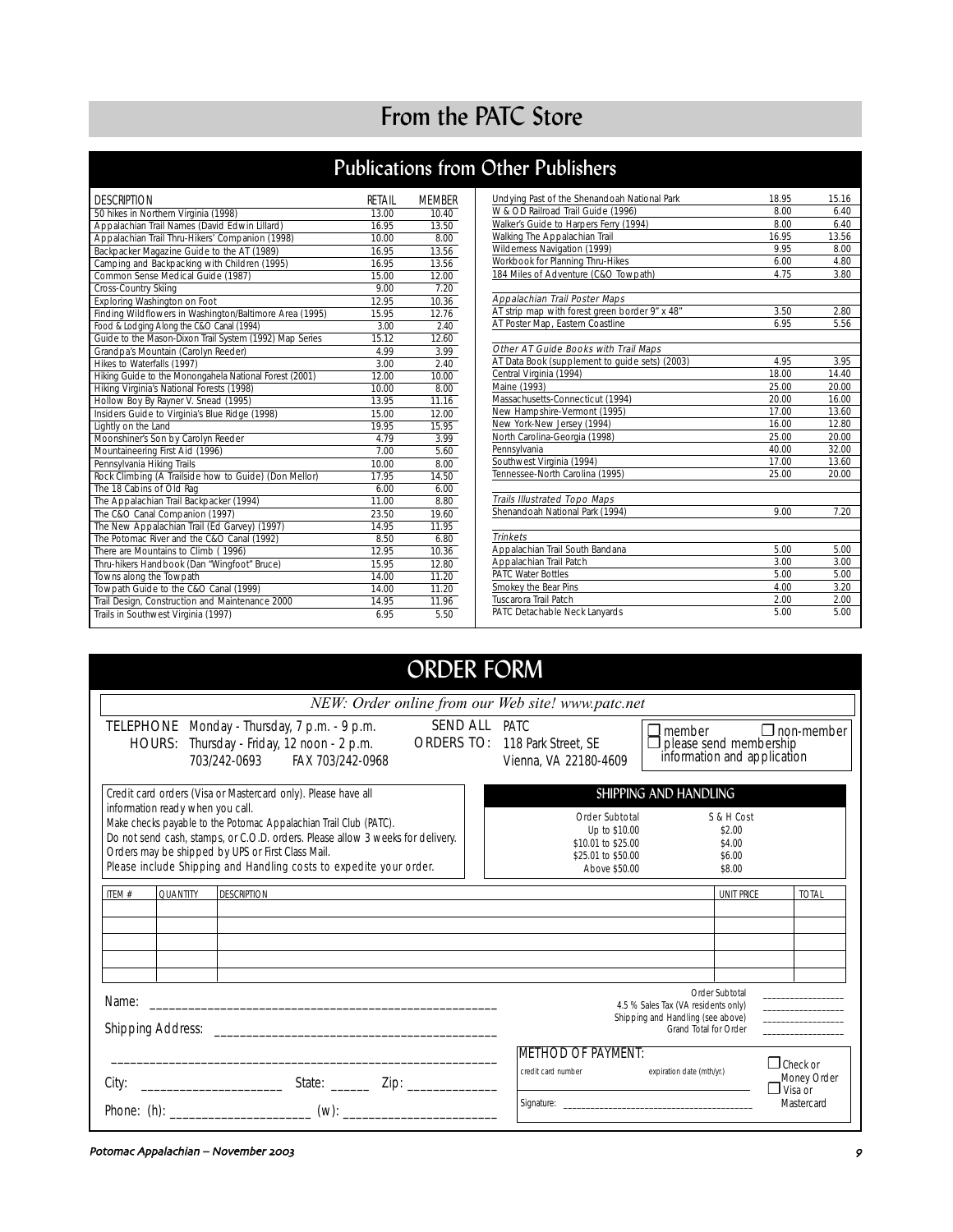#### Charlottesville Chapter

The Charlottesville Chapter hikes every Saturday; summer, winter, and in between. Hikes are usually 8 to 10 miles. We usually maintain trails on the last Saturday of the month. Meet at Sprint parking lot, 2307 Hydraulic Road, at 9 a.m., with food and water for the day. The majority of hikes are in the southern and central districts of Shenandoah National Park, with some in the north district and in George Washington National Forest. Our Chapter hikes are posted at www.patc.net/chapters/ char/hikes.html. INFO: Jere Bidwell 434/295-2143 or John Shannon 434/293-2953.

#### North Chapter

The North Chapter of PATC conducts monthly trail work trips on the Maryland and Pennsylvania sections of the AT and on the Pennsylvania sections of the Tuscarora Trail. We also lead hikes on these and other trails. Maryland AT work trips are generally held on the first and third Saturdays – contact Mark Mitchell (mdtrail@yahoo.com) 301/461-7048 for information. Pennsylvania work trips are generally held on the AT on the first Saturday and on the Tuscarora on the third Saturday – contact Pete Brown (peter.brown4@worldnet.att.net) 410/343-1140. Pennsylvania AT work trips also include an optional Saturday night stay at the Gypsy Spring cabin. For information on upcoming hikes, contact Chris Firme (bncfirme@innernet.net) 717/794-2855. For general chapter information, contact chapter president Pete Brown or visit the North Chapter home page: www.patc.net/chapters/north/.

#### Northern Shenandoah Valley Chapter

The Northern Shenandoah Valley Chapter sponsors hikes in national and state parks and forests in the Shenandoah Valley vicinity, open to the public, on a monthly basis except during the winter. Hikes are posted in the Forecast. Other activities are in the NSV Chapter Newsletter. For further information contact Lee Sheaffer, (thumpers@visuallink.com) 540/955-0736.

### Southern Shenandoah Valley Chapter **Chapters**

Please refer to our Web site at www.ssvc.org or the one linked to the PATC Web site for descriptions of hikes and work trips. We usually hike in the southern and central districts of the SNP and in the GWNF. Contact the listed hike leader for information about a specific event, or contact Michael Seth 540/438-1301 for more information.

#### West Virginia Chapter

Chapter meetings at Highacre are on the second Wednesday of Feb., Apr., Jun., Aug., Oct., and Dec. See Forecast for upcoming activities. For information about the chapter or to receive the newsletter, contact Judy Smoot 540/667-2036 or e-mail wvpatc@hotmail.com.

#### Ski Touring Section

The Ski Touring Section has served since 1974 to introduce Washington area residents to crosscountry skiing and to provide cross-country skiing opportunities to experienced skiers. The Section sponsors winter weekend ski trips for all levels of skiers to nearby mountains in Maryland, West Virginia and Pennsylvania, as well as periodic social events year round. INFO: Bert Finkelstein 703/715-8534 or bertf@erols.com.

#### Mountaineering Section

We're a diverse group of local Washington, DC area climbers. Young and old, male and female, crag rat, sport climber, and alpinist, active and armchair types – we all enjoy climbing in its many varieties. We also share common interests in promoting safe climbing, conserving the outdoors, developing new climbers' skills, representing the Washington area climbing community, and having fun! We provide instruction for those wanting to learn the basics – we're not a school, but we can get you started. We go climbing, either locally or further afield, nearly every weekend. In the winter we organize trips to the Ice Festivals in the Adirondacks and the White Mountains for beginning and advanced ice climbers. For further information contact Andy Britton, (tallandyb@aol.com) 703/622-1920, or (MackMuir@edisaurus.com).

#### PATC Hikes

PATC offers organized hikes appealing to the diverse interests of our members. There are K-9 Hikes, which invite you to bring your favorite dog; Family Hikes tailored to kids; Natural History Hikes stalking the fascinating but often elusive flora and fauna of the region; hikes featuring varying levels of difficulty with the Easy Hikers, In-Between Hikers, and Vigorous Hikers; Birding Hikes with experts to help sight and identify our avian neighbors; Historical Hikes tracking little-known structures in Shenandoah National Park; Series Hikes tracing the entire length of the Tuscarora Trail or the trails of Pennsylvania section by section; Backpacking Hikes traversing the tracts of West Virginia and Southern Virginia; hikes scheduled for weekends; ones scheduled for weekdays; Geology Hikes led by experts from the Smithsonian focused on the unique stratigraphy of our area; Mushroom Hikes with mycologists; Waterfall Hikes to beat the summer heat; and Outreach Hikes to get together with the members of area groups like the Sierra Club or the Congressional Hikers. Just to name a few. Check out the Forecast calendar and hear updates on the weekly tape (703/242-0965).

# **Other Clubs' Hikes**<br>Capital (www.c

(www.capitalhikingclub.org) and Wanderbirds hike on Sundays, traveling by bus and leaving from downtown, with suburban stops as well. Center Club, Northern Virginia Hiking Club and Sierra Club hike on both Saturdays and Sundays using carpools, which often leave from a suburban Metro stop. Schedules are available at PATC Headquarters and are published in area newspapers on Fridays. The schedule of West Virginia Highland Conservancy outings in the Monongahela National Forest and surrounding areas is on their web site at www.wvhighlands.org.

# KEY to Forecast Activities

All events are marked for easy identification. Late changes or cancellations are listed on the weekly information tape (703/242-0965), which is updated on Sunday evening for the following seven days. The Forecast can also be found on PATC's Web site at www.patc.net/activities/forecast.html.

- *k* Hiking Trips
- \* Backpacking Trips
- $\mathbb{R}$  Trail Work Trips
- **i** Cabin/Shelter Work Trips
- $\ddot{\bullet}$  Special Events
- $\blacksquare$  Meetings
- $\varnothing$  Classes
- 
- K9 Trail Blazers (dogs permitted)

Note to all hike leaders: Please ask nonmembers on your hike if they would like to join PATC, then get names and addresses so a club volunteer can send them information packets. Thanks!

#### **Meetings**

Meetings are held at PATC HQ, 118 Park Street, S.E., Vienna, VA unless otherwise noted.

#### New Members (PATC) – First Wednesday

7:30 p.m. Curious about the club? Want to learn more? The best way is to attend a New Members meeting (but you don't have to be new to qualify). Attend the meeting and find the mysteries of PATC revealed in full. Refreshments will be served. Directions to PATC: Take Rt. 23 into Vienna, Va. and turn east on Park St. (Rt.675) to 118 Park St. on your left. INFO: Jane Thompson 301/565-6704 x208.

#### Mountaineering Section – Second Wednesday

8:00 p.m. – We meet every month unless noted in the Forecast. INFO: Mack Muir (MackMuir@edisaurus.com)<br>703/960-1697 or PATC's Web site: 703/960-1697 or PATC's Web site: www.patc.net/chapters/mtn\_sect.

#### Shenandoah Mountain Rescue Group

Business meeting - Last Tuesday of each month, 7:30 p.m. INFO: Doug Sigman (join@smrg.org), 703/255-5034, or http://www.smrg.org.

# Meetings

#### PATC Council – Second Tuesday

7:00 p.m. sharp. The PATC Council meets every month to conduct business of the club and once a year for a Dinner meeting. All members are welcome. Come see how we make decisions about your club. INFO: Wilson Riley (wriley@patc.net) 703/242-0693 x11.

#### Trail Patrol – First Tuesday

7:30 p.m. Trail Patrol volunteers are PATC's goodwill trail ambassadors to the hiking public. They provide a visible, reassuring presence on the trails, educating the public on good hiking practices, minimum impact hiking, and camping ethics. Patrol members are trained in land navigation, emergency procedures, radio communications, and personal equipment. All patrol volunteers are also expected to become certified in a recognized basic first aid course. Some equipment and uniform items are provided upon completion of training. INFO: Kumait Jawdat 202/328- 8137 or see our section in PATC's Web site: www.patc.net/volunteer/trailpatrol.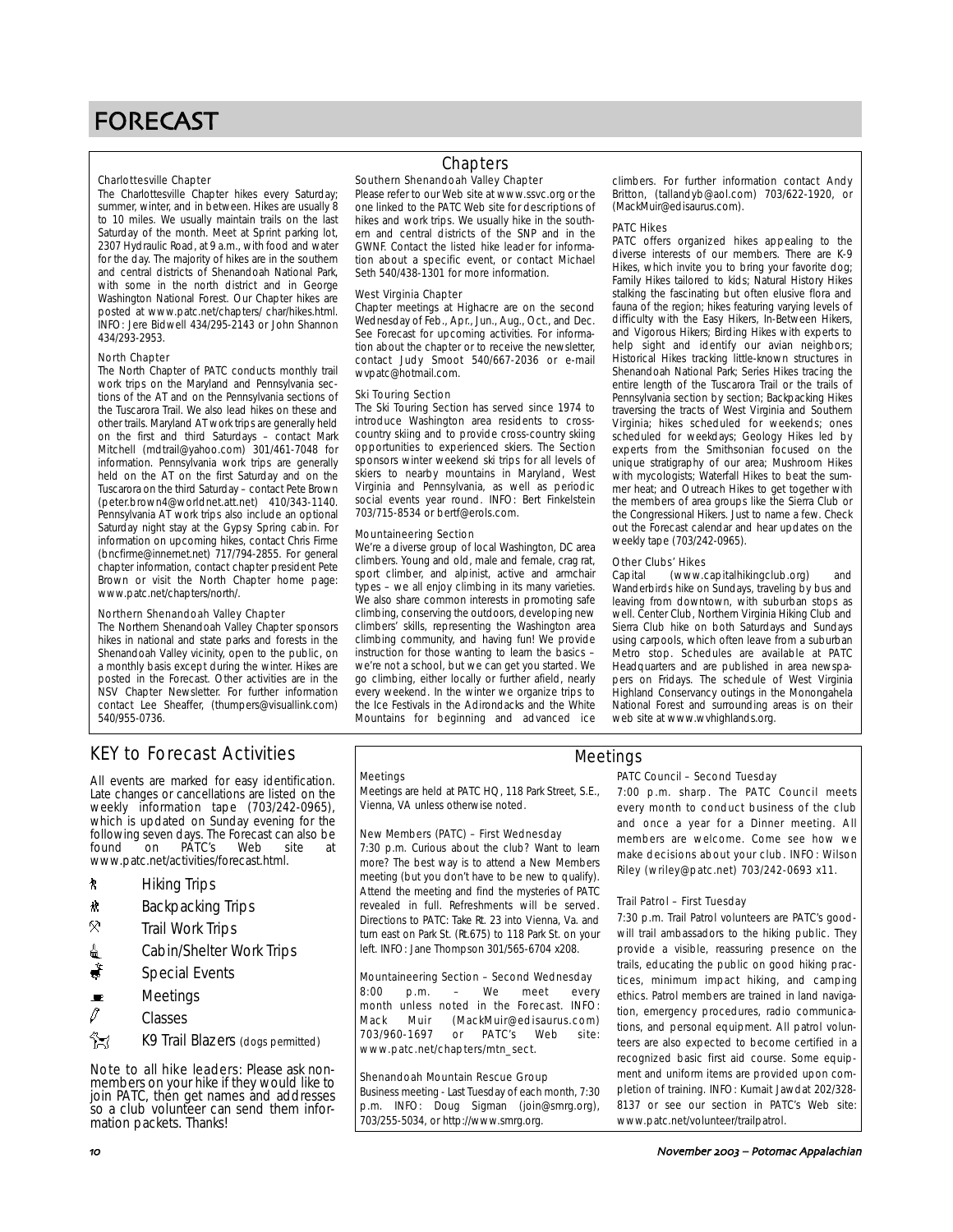# NOVEMBER

### 1 (Saturday)

#### DEADLINE - December Potomac Appalachian Material Due to Editor

5:00 p.m. All items for the next issue of the newslet-<br>ter due. Send Forecast events to ter due. Send Forecast events to PA-Forecast@patc.net and all other articles to the editor at lindashannonb@mac.com

# 1 (Saturday)<br><del>⊜</del> SPECIAL EVENT - Ski Fair Vienna, VA

It's time to think snow! The Ski Touring Section (STS) opens this year's ski season with their annual ski fair. The fair will be at the PATC headquarters from noon to 5:00. Signup for cross-country ski trips, renew / join your STS and PATC memberships, and attend trip presentations and workshops. Everyone's welcome. Plan your ski season, meet the members, and have a great time. INFO: contact Bert Finkelstein (bertf@erols.com) or visit the PATC Ski Touring Section web site.

# 1 (Saturday) . TRAIL WORK TRIP - South Mountaineers Appalachian Trail, MD

The air is getting crisp, come out and enjoy the autumn colors. Work hard and get dirty like when you were a kid. We meet at 9:00 a.m. in Frederick County. INFO: Mark Mitchell, (mdtrail@yahoo.com) 301/461-7048.

# 1 (Saturday) . TRAIL WORK TRIP - Yankee Clippers

#### Appalachian Trail, PA

Meet at US 30 and PA 233 at the parking lot of Caledonia State Park. Departure time is 9:00 a.m. sharp. INFO: Pete Brown (peter.brown4@ worldnet.att.net) 410/343-1140.

# 1 - 2 (Saturday - Sunday) a CLASS - Land Navigation, REI Bailey's Crossroads, VA

10:30 a.m. - 6:00 p.m. Prince William Forest Park This comprehensive two-day course teaches all skills necessary to use map and compass in an integrated land navigation system. The first day is spent in intensive classroom exercises concentrating on topographic map reading and interpretation, position plotting, compass fundamentals, declination and azimuth. The second day is spent in Prince William Forest Park, primarily off-trail, engaging in practical navigation exercises of increasing complexity. The course fee is \$85 and includes workbook text, course materials, compass, map, grid reader, and lunch on Saturday. INFO: Mark Nelson (mnelson@rei.com) 703/379-9400.

# 2 (Sunday) . TRAIL WORK TRIP - WV Chapter Gambrill State Park, MD

Continuation of ongoing trail maintenance on the Black Locust Trail. Meet at the Nature Center at 10:00 a.m. Dave Jordahl (dave.jordahl@askdep.com) 301/834-7729.



Potomac Appalachian – November 2003 and the state of the state of the state of the state of the state of the state of the state of the state of the state of the state of the state of the state of the state of the state of

# 4 (Tuesday) ` HIKE - Family Hike Rosslyn, VA

Theodore Roosevelt Island. Join us for a regularstroller-passable, jogging-stroller-friendly hike around this beautiful island. We will hike about 2 miles around the perimeter trail and have lunch at the monument. INFO: Lauren Lang (at94L@ netzero.net) 703/631-9278.

#### 4 (Tuesday) ` HIKE - Vigorous Hikers Shenandoah National Park, VA

Climb Rose, or Rowes, River Fire Rd. connecting to Rose River Loop Trail. Climb to AT south to the Lewis Falls. Return via Rapidan Fire Road and Dark Hollow Falls Trail. 18 miles, 4300 ft climb. INFO: Chris Nolen (chrishiker@erols.com) 301/469-8931.

# 4 (Tuesday)

**WEETING - Trail Patrol, 7:30 p.m.** 

#### 5 (Wednesday) CLASS - Section Hiking the AT (REI) Bailey's Crossroads, VA

7:00 p.m. Thru-hiking the AT remains one of the great outdoor journeys. Though the number of those attempting and completing a through-hike is steadily growing, many more interested hikers simply can't make the time commitment. The solution? Section-hike! Local adventurer, George Meek has written Time for Everything: A Six Year Adventure on the Appalachian Trail, published by PATC. In this excellent book, George has recounted his adventures, and provided plenty of tips, gear lists, maps, sections, food and menu plans for successful AT section hikes. Join us for an evening's presentation on the adventure and best advice for section-hiking, and get your copy of Time for Everything signed by the author! INFO: Mark Nelson (mnelson@rei.com) 703/379-9400.

#### 5 (Wednesday) ` HIKE - Easy Hikers Chevy Chase, MD

Old and New Crescent Trail. About 5 easy flat miles from Chevy Chase through Rock Creek Park to Silver Spring, returning via the new railroad trestle above Rock Creek. Meet at 10:15 a.m. at the Chevy Chase Public Library parking lot, 8005 Connecticut Ave, just North of East West Highway across the Street from the Hyatt Classic Residence. We'll eat lunch at Einstein's Bagel Shop after the hike - you can buy or bring your own. INFO: Renee Schick (rs530@aol.com) 301/493-9525.

# 5 (Wednesday)  $\mathbf{E}$  MEETING - New Members (PATC), 7:30 p.m.

#### 6 (Thursday) CLASS - Winter Camping (REI) Fairfax, VA

7:00 p.m. Winter's short days and long, cold nights require more of both you and your gear. But the rewards are well worth it. Beautiful views through the clearest air of the year await you along the snowy ridge-tops. Animal tracks through the snow tell a fascinating tale of survival. And you often have the outdoors all to yourself. All that's required is the gear and skills to stay warm, well fed and comfortable, and to travel safely through the winter woods and trails. REI's veteran outdoor enthusiasts will discuss and demonstrate the necessary gear and skills, and the latest technology. They'll also reveal some of the best winter camping destinations. INFO: Mark Nelson (mnelson@rei.com) 703/379-9400.

#### 6 (Thursday) ` HIKE - In-Between Hikers

### Great Falls, MD

Nine-mile hike over varied terrain to include Goldmine, River and Billy Goat Trails. Meet at 10:00 a.m. in the parking lot across from Old Anglers Inn. INFO: Nena Ewing 301/652-9147 before 10:00 p.m.

### 8 (Saturday)

# ` HIKE - Hidden Waterfalls

Central District, Shenandoah National Park, VA In this series we will rediscover the off-trail waterfalls in Shenandoah National Park. Visit the mysterious Lost Cliffs, watch water fill a Dry Run and climb up the Devil's Ditch during this Hidden Waterfalls hike. These hikes will be using the Dry Run Falls Road and Slaughter Trail. These are two separate hikes in one day, the first being 6 miles and the second, light permitting, 4 miles with a 1000 foot elevation gain/loss on both hikes. This series utilizes Map 10. Experienced hikers only. Strenuous. INFO: Susan Bly (sbly@shepherd.edu) 304/876-5177 (day) or 304/258-3319 (7:00 p.m. - 9:00 p.m.).

### 8 (Saturday)<br>WE MEETING - North Chapter Thurmont, MD

Fall meeting at Catoctin Cottage, 9:30 a.m. INFO Pete Brown (peter.brown4@worldnet.att.net) 410/343-1140.

# 8 (Saturday) . TRAIL WORK TRIP - Rock Creek Park Crew Rock Creek Park, DC

8:15 a.m. to noon. This is the bonus work trip you probably thought would never happen. Join us for a rare November work trip that was triggered by the rainy spring. Meet at the Rock Creek Nature Center. INFO: Mark Anderson (dc.trails@verizon.net) 202/462-7718 or Ranger Ken Ferebee 202/895-6221.

### 8 - 9 (Saturday - Sunday) . TRAIL WORK TRIP - Cadillac Crew North District, Shenandoah National Park, VA

The leaves should still have color as the Crew repairs tread and installs erosion control devices on the AT and side trails in the Shenandoah National Park, North District. Bring water and a lunch for Saturday noon. Community dinner on Saturday night and Sunday breakfast. Overnight at Jon Rindt's house outside Front Royal. INFO: Trudy Thompson (going2home2@yahoo.com) 703/938-3973 or Jon Rindt (jkrindt@shentel.net) 540/635-6351.

# 9 (Sunday) . TRAIL WORK TRIP - Billy Goat Trail Potomac, MD

9:00 a.m. Join us for a worktrip on the Billy Goat Trail at the C&O Canal. This will be an easy introduction to trail maintenance. Meet at the Great Falls Tavern Visitor Center at 9:00 a.m. Bring lunch, water, and work gloves. Wear sturdy shoes and clothing. In case of inclement weather the worktrip will be canceled. INFO: Georgeann Smale (gsmale99@ yahoo.com) 301/581-9584

### 10 (Monday)

#### CLASS - Snow Camping (STS) Vienna, VA

This is an entry level class for people who want to learn the attractions and techniques of snow camping. The emphasis will be on back country skiing as the mode of transport, but hiking and snow shoes are not ruled out. The optional weekend will be at Canaan Valley State Park which has heated bathrooms for anyone who may find their sleeping bag not adequate for a cold winter night. The cost will be relatively nominal to cover expenses. INFO Gus Anderson (GusAnderson@aol.com) 703/573-3936.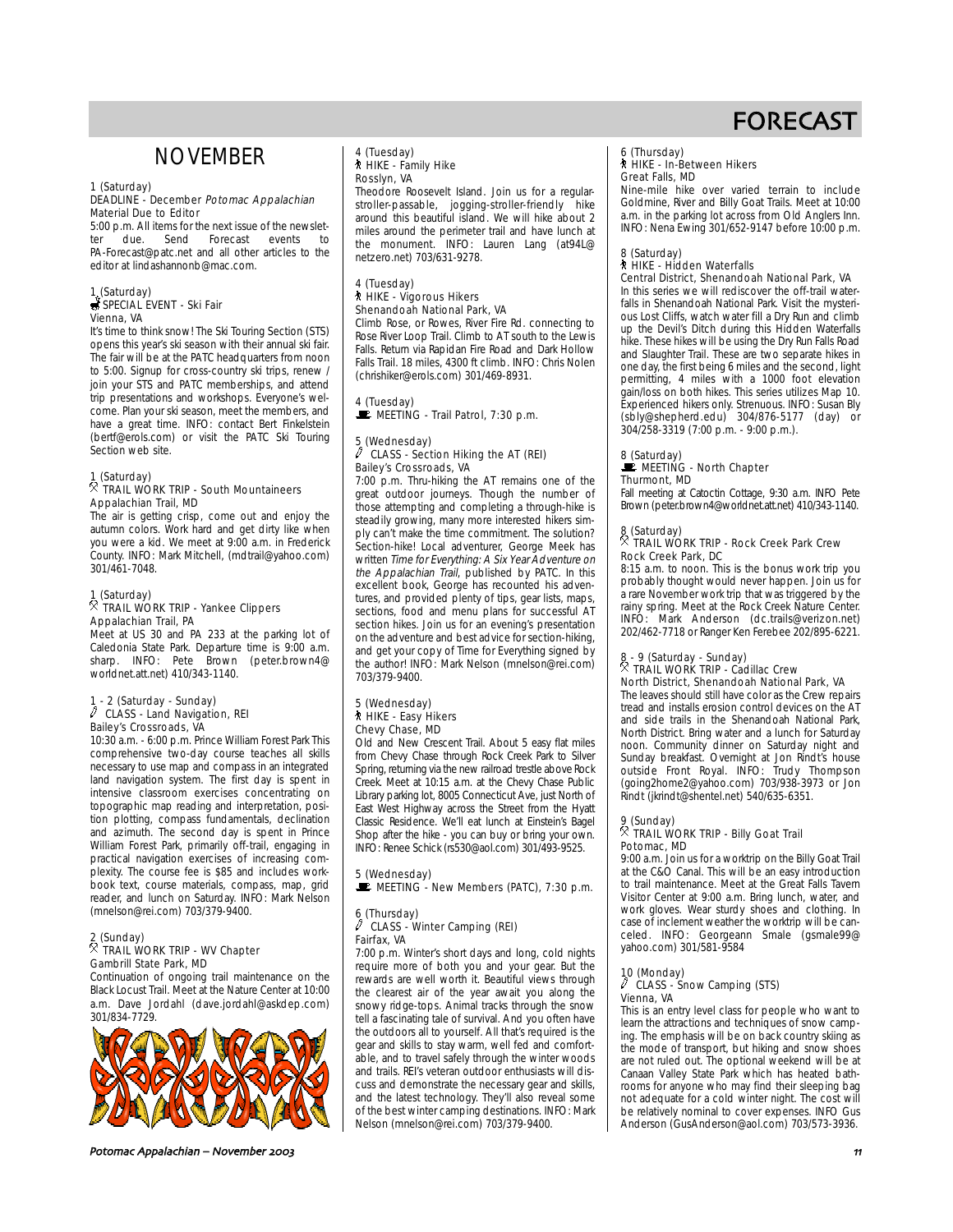#### 11 (Tuesday) ` HIKE - Family Hike Meadowlark Gardens, Vienna, VA

Come explore this beautiful park on a 3-mile kidfriendly hike. The trails are regular stroller friendly. This park has two gazebos, one over a lake where we'll stop along the way. There is a spot to cross a part of a lake on stepping stones, and a spiral path that climbs up to the top of a little hill. We will eat lunch after the hike under their picnic trellis, weather permitting. INFO: Lauren Lang (at94L@netzero.net) 703/631-9278.

#### 11 (Tuesday) ` HIKE - Vigorous Hikers Round Hill, VA

Rt 7 to Blackburn and return. AT in Northern Virginia. An out-and-back hike of about 14 miles and 3800' elevation gain from Snickers Gap north to PATC's Blackburn Trail Center and back. Several nice view points along the route and a good lunch spot on the<br>norch at Blackburn. INFO: Cliff Noyes porch at Blackburn. INFO: Cliff Noyes (cliff.noyes@juno.com) 703/451-5181.

# 11 (Tuesday)<br>*S*SPECIAL EVENT - PATC Annual Meeting Vienna, VA

The Atrium at Meadowlark Gardens is the site again this year for our Annual Meeting and dinner. This is a once-a-year opportunity to catch up on the club happenings for the year, meet fellow members, and be entertained as only a trail club knows how. INFO: Pat Fankhauser (pfankhauser@patc.net) 703/242-0315 x17.

#### 12 (Wednesday)  $\sqrt{2}$  CLASS - Exploring Fantastic Iceland (REI) Bailey's Crossroads, VA

7:30 p.m. Truly a place like nowhere else on Earth, Iceland is a land of contrasts; fire and ice. Joe Flaig will take us on a visual tour of the outdoor opportunities that abound in this land of austere beauty, including glacier climbing, hiking the famous Laugavegur Route - Iceland's premier hiking trail, and climbing Mt. Hekla - an active volcano, which was believed to be the Gates of Hell in medieval times. He will also discuss trip planning, touching on airfares, economical car rentals, language, food, where to stay, and mountaineering guide services.<br>INFO: Mark Nelson (mnelson@rei.com) (mnelson@rei.com) 703/379-9400.

#### 12 (Wednesday) ` HIKE - Easy Hikers Northwest Branch, Silver Spring, MD

Join the easy hikers for an easy-to-moderate outand-back 5-mile hike. This trail follows the Northwest Branch Creek going NW of Colesville Rd. towards Wheaton Regional Park. Meet at 10:15 a.m. behind the WSSC/M-NCPPC buildings on the NW side of Colesville Rd. Go north on Colesville Rd. from Silver Spring. Pass University Blvd. Go .8 miles and do a U-turn in front of the gas station, parking lot is on the rt. just after U-turn. We will eat lunch at The Corner Pub after the hike. INFO: Jennifer Chambers (jpckjkkc1@starpower.net) 301/588-1716.

#### 12 (Wednesday) MEETING - Mountaineering Section, 8:00

p.m.

### 13 (Thursday)

 $\sqrt{\phantom{a}}$  CLASS - Exploring Fantastic Iceland (REI) Fairfax, VA

7:00 p.m. See similar event on the 12th. INFO: Mark Nelson (mnelson@rei.com) 703/379-9400.

# 13 (Thursday) ` HIKE - In-Between Hikers Great Falls, MD

9 mile hike over varied terrain to include Goldmine, River and Billy Goat Trails. Meet at 10:00 a.m. in the parking lot across from Old Anglers Inn. INFO: Nena Ewing 301/652-9147 before 10:00 p.m.

# 13 - 14 (Thursday - Friday) . TRAIL WORK TRIP - Cadillac Crew Highacre House, Harpers Ferry, WV

Annual Christmas Party/Work Trip. If you have been out on at least one work trip with the Cadillac Crew this year, please join us and help celebrate the Holidays and another great year of trail work. The Crew will set up the Christmas decorations for Highacre, do some yard work, and there will be opportunities to visit historic Harpers Ferry and local hiking trails. A community dinner is planned for Saturday, and Sunday breakfast will be provided. INFO: Trudy Thompson (going2home2@ yahoo.com) 703/938-3973 or Jon Rindt (jkrindt@shentel.net) 540/635-6351.

#### 14 (Friday) MEETING - Northern Shen. Valley Chapter Winchester, VA

Dinner and meeting at Gagriela's Restaurant. The chapter's semi-annual meeting will include a short meeting, a speaker, and a chance to get reacquainted with old and new friends. INFO: Lee Sheaffer (thumpers@visuallink.com) 540/955-0736.

#### 15 (Saturday) ` HIKE - Appalachian Trail Hike IX Harpers Ferry, WV

Weverton Cliffs/Potomac section. Crampton Gap/Gathland State Park to Harpers Ferry, W.V. ATC headquarters-10.0 miles-moderate hike, elevation 900 ft. This section of the A.T. is relative flat on the ridge. After the view of the Potomac River from Weverton Cliffs we will descend off of the mountain onto the C&O canal towpath, which will take us to the railroad/footbridge to get us across the river into Harpers Ferry.Meet at 10:00 a.m. at Gathland State Park parking lot. INFO: Christopher Firme (bncfirme@innernet.net).

#### 15 (Saturday) **A** HIKE - Appalachian Trail Front Royal, VA

Appalachian Trail in Northern Virginia and Shenandoah National Park. Gravel Springs Gap to Chester Gap, approximately 13 miles. Meet at 9:00 a.m. at Chester Gap on Route 522 to set up shuttles. INFO: Dave Jordahl (dave.jordahl@askdep.com) 301/834-7729.

#### 15 (Saturday) ` HIKE - Bears Den Outdoor Club Bluemont, VA

Noon - 7:00 p.m. Meet at Bears Den at noon for an interpretive hike led by Bears Den manager, Rob Carey, and Potomac Conservancy naturalist, Liz Stoffel. Snack and dinner included for \$10/person. Designed for beginner hikers. We'll meet at Bears Den at noon for a welcome session and then hit the demonstration trail and AT. More information available at www.bearsdencenter.org. INFO/RSVP Rob Carey (info@bearsdencenter.org) 540/554-8708.

#### 15 (Saturday)  $\frac{2}{12}$  HIKE - K9 Trailblazers Brandywine, MD

Cedarville State Forest. We'll hike at a moderate pace for 6+ miles enjoying the natural and human history of Cedarville State Forest. We'll travel on wooded trails and forest roads with a few stream crossings on wooden bridges. This is a joint hike with K9Trailblazers so well behaved dogs are welcome as long as you keep them on leash and scoop after them. Maps, chocolate, and dog biscuits provided at the trailhead. Bring snacks, and water for you and your dog. Visit http://www.k9trailblazers.org. INFO: Pat Fuhrer (psfuhrer@k9trailblazers.org) 301/482-2468 or Jeff Bolognese (jbolognese@k9trailblazers.org) 410/247-4434.

### 15 (Saturday)

#### ` HIKE - Natural History Cultural Hike Central District, Shenandoah National Park, VA

Len Wheat leads us on another unique bushwhack to find homesites in the Park. This time, we'll hike through the Haywood Mountain area, just east of Hawksbill Mountain. With Len as our leader, you can be assured of an informative and entertaining hike. And, with Bob Pickett, you can be assured to learn something about the forests we hike through. Being a bushwhacking adventure, this must be considered a moderately-difficult hike, although the mileage may be only four or five miles. RSVP/INFO:Bob Pickett 301/681-1511.

#### 15 (Saturday)

#### ` HIKE - Waterfall and Wild Flower Series Central District, Shenandoah National Park, VA

The sixth hike of the series will be a 15-mile circuit to include about one mile of bushwhacking to the falls on Big Creek. The hike will be on Powell Mountain, Meadows School, AT, Laurel Prong and Mill Prong Trails with stops at Bear Fence Mountain and Camp Hoover. Total elevation gain is 3300 feet. A shorter option is possible with a shuttle. PATC Map 10. Meet at the Oakton Shopping Center parking lot at 7:30 a.m. INFO: Jack Thorsen, (thorsen4@Juno.com)<br>703-339-6716 or William Needham 703-339-6716 or (Needham82@AOL.COM) 410/884-9127.

# 15 (Saturday) . TRAIL WORK TRIP - Stonewall Brigade Great North Mountain, VA/WV State Line

This is the beginning of hunting season and the trip may be canceled. Check with Hop Long (theFSLongs@comcast.net) 301/942-6177 (preferred), before traveling to Wolf Gap, or Jim Tomlin (jtomlin@helix.nih.gov).

# 15 (Saturday) . TRAIL WORK TRIP - Yankee Clippers Tuscarora Trail, PA

INFO: Pete Brown (peter.brown4@worldnet.att.net) 410/343-1140.

# 15 - 16 (Saturday - Sunday)<br>M BACKPACKING - Weekend Trip George Washington National Forest, VA

Enjoy the weekend on a moderate backpack in the George Washington National Forest. We'll average 8 - 10 miles a day; maybe less on Sunday. Exact location to be determined depending on group size and forest conditions (fallen trees, cleared trails, etc). INFO: John Koutze 703/846-9207.

# 15 - 16 (Saturday - Sunday) . TRAIL WORK TRIP - Log Cribbing Shenandoah National Park, VA

Join overseer Patrick Stark and DM John McCrea as they continue a log cribbing and trail regrading project which was begun last year. Meet at 9:30 a.m. at Neighbor Mountain Parking Area (south of Jeremy's Run Overlook). Bring lunch, gloves, water, and appropriate weather gear. Overnight at Range View cabin with community meal for those interested. We will do some light cabin maintenance on Sunday morning. INFO: John McCrea (mccreajf@aol.com) 610/352-9287.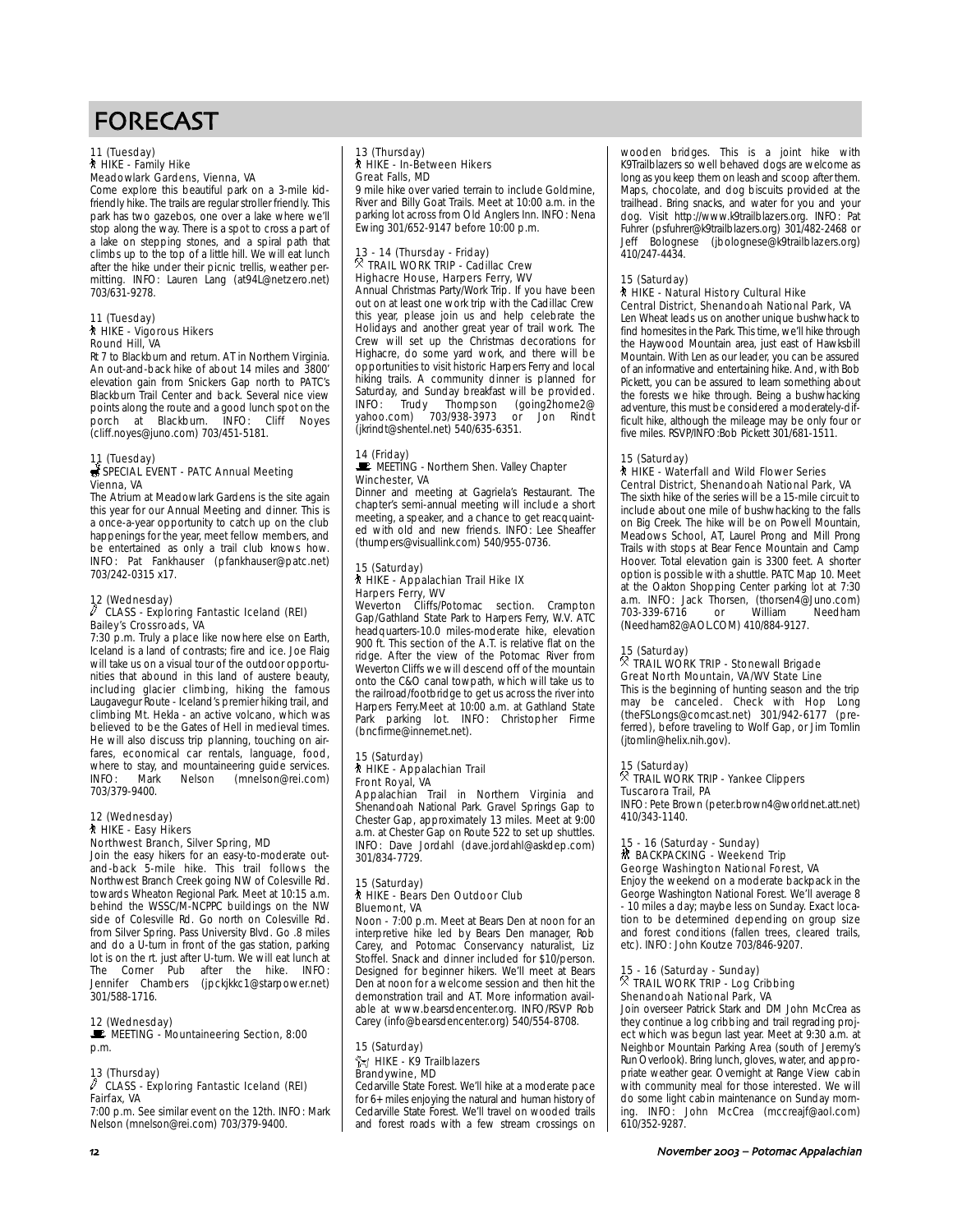# 16 (Sunday) . TRAIL WORK TRIP - WV Chapter Gambrill State Park, MD

Near Frederick, MD. Continuation of ongoing trail maintenance on the Black Locust trail. Meet at the Nature Center at 10:00 a.m. INFO: Dave Jordahl (dave.jordahl@askdep.com) 301/834-7729.

#### 18 (Tuesday) ` HIKE - Family Hike Fairfax, Virginia

Come on out and join us for a kid-friendly hike around the beautiful Lake Royal. We will stop at the halfway point to play on a playground. The trail is jogging-stroller friendly, with a few log stairs and roots along the way. INFO: Lauren Lang (at94L@netzero.net) 703/631-9278.

# 18 (Tuesday)<br>∕ो HIKE - Vigorous Hikers Shenandoah National Park, VA

Ascend Leading Ridge Trail to the AT south to Corbin Cutoff, climb Indian Run Trail to Corbin Mtn. Return via AT north and down Crusher Ridge. 18 miles with 4,000 ft elevation gain. INFO: Chris Nolen (chrishiker@erols.com) 301/469-8931.

#### 19 (Wednesday) ` HIKE - Easy Hikers C&O Canal, DC

Old Angler's Inn to Carderock. About 5 easy, flat miles. Meet at 10:15 a.m. at the parking lot across from Old Angler's Inn on McArthur Boulevard. Take Carderock exit from Beltway, go to the end of the Parkway, turn left on McArthur Boulevard to Old Angler's Inn. The Inn is on the right, use the parking lot on the left. Bring water and have your lunch by the Potomac after the hike. INFO: Bob Williams 301/493-4449.

### 20 (Thursday)

#### ` HIKE - In-Between Hikers, Fraser Preserve Great Falls, VA

Joint hike with Sierra Club MWROP. A moderate-tofast, 8-9 miles, over variable terrain. From I-495, exit 44 west on Va. 193 (Georgetown Pike) for 7.5 mi. to Springvale Rd. Go right for 2 .5 mi. to arrow, turn left then immediate right. At Allenwood Lane turn left and park. Bring water/lunch. Starts at 10 a.m. No pets. Rain/shine. INFO: Henri Comeau (henricomeau@aol.com) 703/451-7965.

# 22 (Saturday) . TRAIL WORK TRIP - South Mountaineers Appalachian Trail, MD

Some of the most fun you will ever have being a<br>volunteer. INFO: Mark Mitchell volunteer. INFO: Mark Mitchell (mdtrail@yahoo.com) 301/461-7048.

### 24 (Monday)

#### a CLASS - Snow Camping (STS) Vienna, VA

See similar event on the 10th for more information. INFO: Gus Anderson (GusAnderson@aol.com) 703/573-3936.

#### 25 (Tuesday) ` HIKE - Family Hike Billy Goat Trail, Near Potomac, MD

Three-mile circuit hike of the middle section of the Billy Goat Trail. There are kid-sized rock scrambles along the way, a sandy beach and some places to get right next to the water. On the southern section of the trail there are a few places where the trail is eroded away and there are some steep drop offs, but overall kid challenging but kid friendly. The tread has plenty of rocks and roots, with some stretches of flat easy walking. Not much elevation

Potomac Appalachian – November 2003 and the state of the state of the state of the state of the state of the state of the state of the state of the state of the state of the state of the state of the state of the state of

change. The last mile is along the C & O Canal towpath. INFO: Lauren Lang (at94L@netzero.net) 703/631-9278.

### 25 (Tuesday) ` HIKE - Vigorous Hikers Shenandoah National Park, VA

A 15 mile circuit with 3700 feet ascent includes Dark Hollow Falls, Big Meadows, Franklin Cliffs ending with climb of Hawksbill. INFO: Chris Nolen (chrishiker@erols.com) 301/469-8931.

### 25 (Tuesday) MEETING - Shenandoah Mountain Rescue Group (Business meeting), 7:30 p.m.

#### 26 (Wednesday) ` HIKE - Easy Hikers Rock Creek Park, DC

An easy-to-moderate, approx. 4.5 mile, variableterrain loop hike in the Northern Section of Rock Creek Park in DC. Meet at 10:15 a.m. at the Nature Center parking lot off Glover Road in Rock Creek Park. Bring lunch and water. Hiking boots recommended. No pets. INFO: Alec McRae (admcrae@erols.com) 202/686-1788. ❏

# **DECEMBER**

#### 1 (Monday) DEADLINE - March Potomac Appalachian Headquarters, Vienna, VA

5:00 p.m. All items for the next issue of the newslet-<br>ter due. Send Forecast events to ter due. Send Forecast events to PA-Forecast@patc.net and all other articles to the editor at lindashannonb@mac.com.

#### 2 (Tuesday) ` HIKE - Family Hike Springfield, VA

Long Branch Stream Valley. Bundle up the kids and come get some fresh air. The path is regular-stroller friendly. We will stop at a playground at the halfway point, and return along the same trail back to the cars. The hike is about 3 miles round trip, with very little elevation change. INFO: Lauren Lang (at94L@netzero.net) 703/631-9278.

#### 2 (Tuesday) ` HIKE - Vigorous Hikers Shenandoah National Park, VA

Ascend Jordan River to Mt. Marshall Trail, to Jenkins Gap then AT south to Bluff Trail with side trip down Big Devil's Stairs overlook, returning on Jordan River Trail. About 17 miles and 3000 ft climb. INFO: Chris Nolen (chrishiker@erols.com) 301/469-8931.

#### 2 (Tuesday)  $\mathbf{E}$  MEETING - Trail Patrol, 7:30 p.m.

3 (Wednesday) ` HIKE - Easy Hikers, Riley's Lock Senaca, MD

Five-mile, easy canal hike. Bring lunch and water. Take beltway to River Road exit towards Potomac. Continue until River Road dead ends at Seneca and turn left. Turn left at Riley's Lock Road and park at the lot by the canal. INFO: Harriet Rotter, 202/363-5095.

3 (Wednesday) MEETING - New Members (PATC), 7:30 p.m.

# 6 (Saturday)<br>CLACC

#### CLASS - Learn to Love Winter (REI) Bailey's Crossroads, VA

10:30 a.m. to 6:00 p.m. Anyone who has spent hours inching along in a traffic jam while snow falls, or listened to the alarm cries on a winter newscast knows that society generally has a bad attitude regarding winter weather. But a forest cloaked in fresh snow is among the most beautiful things. And the skills necessary to be there safely and comfortably enjoying it open a whole new world! This lecture, discussion, and demonstration course will focus on outdoor activities that are unique to winter and can only be enjoyed in that one special season. Instructor Ted Fryberger will cover winter hiking, snowshoeing, crosscountry, alpine and telemark skiing, snow camping, and mountaineering and ice climbing, and the gear and skills necessary. He'll also discuss fitness, wilderness navigation, and first aid. The class fee of \$60 includes the class and all course materials. Registration is necessary to reserve a place in the class. INFO: Mark Nelson (mnelson@rei.com) 703/379-9400.

#### 6 (Saturday) ` HIKE - Hidden Waterfalls Shenandoah National Park, VA

Ever thought you might like to see what those mysterious hash marks on the PATC map series of the Park, actually look like in real life? Here's your chance. This hike will view the falls coming off of Pollock Knob towards Buracker Hollow and the falls in Timber Hollow for a total of 8+ miles (2000 foot elevation gain). This series utilizes Map 10. Experienced hikers only. Strenuous. INFO: Susan Bly (sbly@shepherd.edu) 304/876-5177 (day) or 304/258-3319 (7:00 p.m. - 9:00 p.m.) for further details.

# 6 (Saturday) ` HIKE - History Walk

Shenandoah National Park, VA It's the return of Jack Reeders famous history bushwacks. Learn the little known facts about the Shenandoah and it's inhabitants before the park was established. The hike will consist of a little trail walking and a good deal of bushwacking. Long pants, shirts and sturdy boots are recommended. INFO: Betsy Fowler (betsy.fowler@ngc.com) or (efowler@shentel.com) 540/933-6136 or 703/356-8336.

### 6 - 7 (Saturday - Sunday)

#### $\mathscr I$  CLASS - Wilderness First Aid (WSC) Alexandria, VA

A program of the Wilderness Safety Council, this eighteen-hour class includes classroom study, hands-on practice, and results in a two-year certification. The cost is \$140. Registration is limited to 25 people. More information and registration at:<br>http://wfa.net. INFO: Christopher Tate Christopher (chris@wfa.net) 703/836-8905.

# 7 (Sunday) . TRAIL WORK TRIP - South Mountaineers Appalachian Trail, MD

The Mountaineers work on Sunday this time of year to avoid the hunting season (on Saturdays). Avoid the mall as well and come out in the woods<br>with us! INFO: Mark Mitchell with us! INFO: Mark Mitchell (mdtrail@yahoo.com) 301/461-7048.

#### 9 (Tuesday)

↑ HIKE - Vigorous Hikers Prince William Forrest, VA

20 minutes south of Beltway. Circuit hike of about 19 miles along the streams and wooded hills of this<br>national park. INFO: Cliff Noves park. (cliff.noyes@juno.com) 703/451-5181.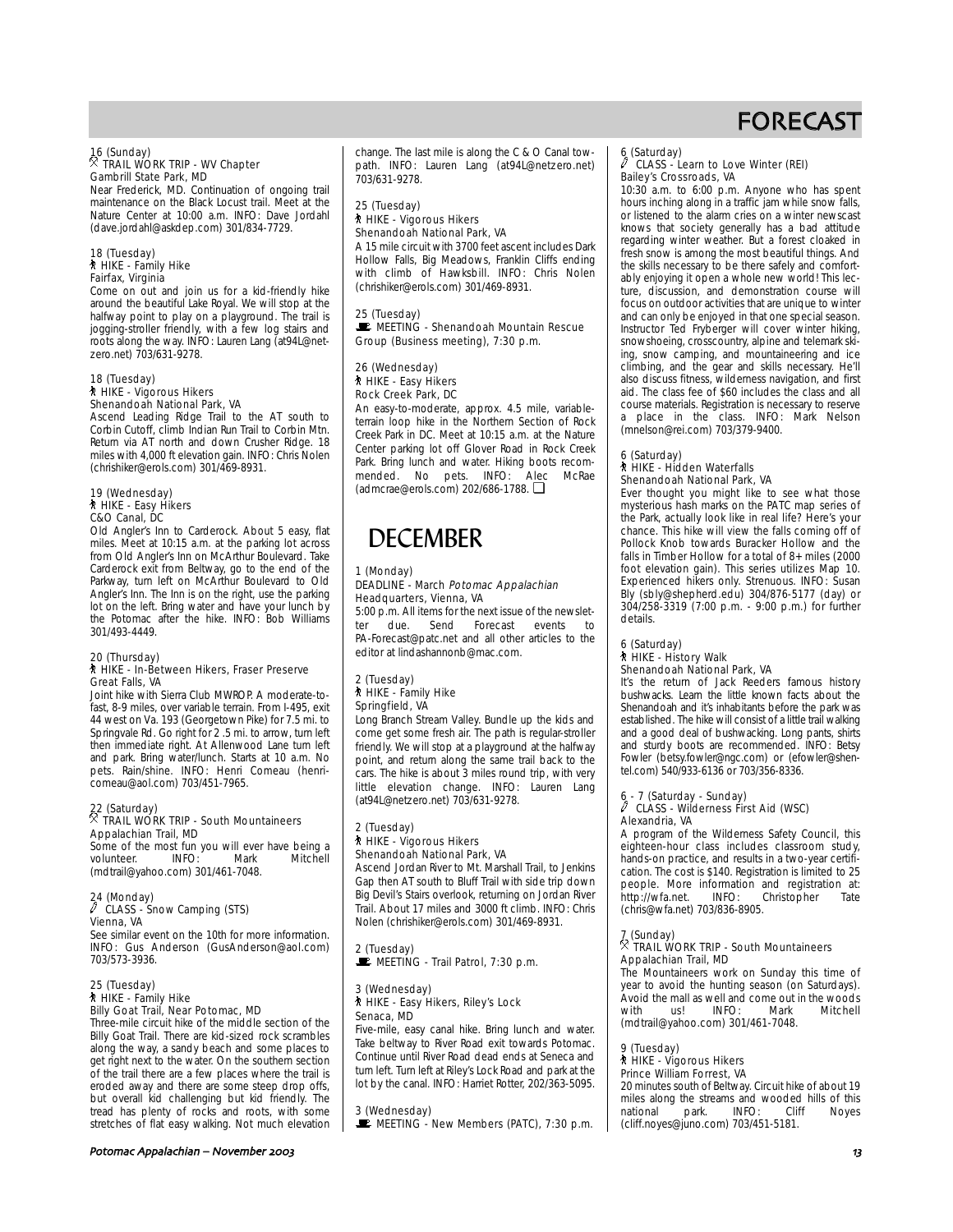9 (Tuesday)  $\mathbf{\mathbb{E}}$  MEETING - PATC Council, 7:00 p.m.

#### 10 (Wednesday)  $\ell$  CLASS - Snowshoeing! (REI) Bailey's Crossroads, VA

7:30 p.m. It's not here yet, but Nelson's Farmer's Almanac is calling for a long, cold, snowy, invigorating winter! And the best way to enjoy snow is on snowshoes. REI's experienced mushers will discuss and demonstrate snowshoe design, binding adjustment, footwear, stance, gait, turning, ascending and descending, and the use of poles. Participants will get the chance to try out our special "snowshoeing simulator." Get a leg up on the best winter fun: Snowshoeing! INFO: Mark Nelson (mnelson@rei.com) 703/379-9400.

#### 10 (Wednesday) ` HIKE - Easy Hikers Glover Archbold Trail, DC

Hike 4 easy miles along Foundry Branch from Van Ness Street, NW to Georgetown. After lunch in the Georgetown Park Mall Food Court, all decorated for the Holidays, we will return to our starting point by Metrobus. (Bring \$1.20 (or 60 cents for seniors) exact change for fare.) Meet at 10:15 a.m. on the parking lot of the National Presbyterian Church, Van Ness Street entrance. Directions: From Maryland take Wisconsin Avenue (MD Rte 355) inbound from the Beltway about 5 miles to a right turn on Van Ness. Go one block to church parking lot on left. From Virginia cross Key Bridge, turn right on M Street. Move immediately to the left lane, and turn left on 33rd street. Follow it until it merges on to Wisconsin Avenue. Proceed 2+ miles to a left turn on Van Ness Street. Church parking lot is one block on the left. Bring water. Hike is canceled if DC Public Schools are closed due to inclement weather. INFO: Gary Abrecht (GAbrecht@AOL.com) 202/546-6089.

### 10 (Wednesday)

MEETING - Mountaineering Section, 8:00 p.m.

10 (Wednesday)  $\mathbf{E}$  MEETING - West Virginia Chapter Highacre House, Harpers Ferry, VA

11 (Thursday) a CLASS - Snowshoeing! (REI) Fairfax, VA

7:00 p.m. Same event on the 10th. INFO: Mark Nelson (mnelson@rei.com) 703/379-9400.

#### 11 (Thursday) ` HIKE - In-Between Hikers Fairfax Station, VA

Fountainhead Regional Park, 10875 Hampton Rd. Joint hike with Sierra Club MWROP. A mod/fast 9 hilly miles on bike trail side of Park. Meet at gate on entrance road at 10:00 a.m. No pets. Bring lunch and water. Rain or shine. INFO: Henri Comeau (henricomeau@aol.com) 703/451-7965.

#### 14 (Sunday)  $\%$  TRAIL WORK TRIP - South Mountaineers

# Appalachian Trail, MD

The South Mountaineers' finale of 2003; the 21st work event in our 10th year. Thanks to all who volunteered this year. Enjoy the Holiday season and see you again in '04. INFO: Mark Mitchell, (mdtrail@yahoo.com) 301/461-7048.

### 16 (Tuesday) ` HIKE - Vigorous Hikers Shenandoah National Park, VA

Interesting bushwack down old trail to Butterwood Branch and Thornton River. Return on Thornton River Trail to AT to Pass Mtn Trail. 14 mi. 3400 ft climb. INFO: Chris Nolen (chrishiker@erols.com) 301/469-8931.

#### 18 (Thursday) ` HIKE - In-Between Hikers Potomac Heritage Trail, VA

Hike along the Virginia bank of the Potomac from American Legion Bridge to Roosevelt Island. About 10 miles. Some rocky terrain and some stream crossings. A car shuttle to the trailhead will be arranged. Meet at 10:00 a.m. on the Theodore Roosevelt Island parking lot, immediately off the northbound George Washington Parkway just north of the Theodore Roosevelt bridge (there is no access from the parkway southbound). Bring lunch and water. INFO: Gary Abrecht (GAbrecht@AOL.com) 202/546-6089.

#### 20 (Saturday) **A** HIKE - Waterfall and Wild Flower Series North District, Shenandoah National Park, VA

The seventh hike of the Waterfall and Wild Flower Series will be a 13-mile circuit with a total elevation gain of 4400 feet on Overall Run, Heiskell Hollow and Appalachian Trails. There is a 2.5-mile bushwhack to the Greasy and Sterdley Falls. PATC Map 9. INFO: Jack Thorsen, (thorsen4@Juno.com)<br>703/339-6716 or William Needham, 703/339-6716 (Needham82@AOL.COM) 410/884-9127.

### 23 (Tuesday) ` HIKE - Vigorous Hikers Shenandoah National Park, VA

Enjoy climbing Piney Branch to Link Trail loop around on Sugarloaf Trail and AT, returning on the Piney Ridge Trail. About 14 mi. 3000 ft climb. INFO: Chris Nolen (chrishiker@erols.com) 301/469-8931.

### 30 (Tuesday) ` HIKE - Vigorous Hikers Shenandoah National Park, VA

Stoney Man to Hawksbill loop of about 12 miles and 2800 ft.climb. View from the two highest peaks in the Shenandoah. Hike AT and scenic upper Whiteoak Canyon Trail and Passamaquoddy Trail. INFO: Chris Nolen (chrishiker@erols.com) 301/469-8931.

### 30 (Tuesday) MEETING - Shenandoah Mountain Rescue Group (Business meeting), 7:30 p.m.

#### 31 (Wednesday) ` HIKE - Easy Hikers, Seneca Greenway Darnestown, MD

10:15 a.m. Directions: From I-270, exit W on 28, follow past Berryville and Black Rock Rds. Just before the bridge over Seneca Ck., turn R into the pkg. lot. If conditions permit, we'll hike south, a new direction for us, otherwise, we'll repeat the drier hike north. Bring lunch if the predicted high is over 32º F. If not, we'll dine at Fuddrucker's. INFO: Margaret Chapman (MargtChapm@aol.com) 301/869- 9291(w) or 301/977-8988 (h). □

# *In Memory of*

# *E. Glendon Moore*

*PATC Member: June 1952-1991*

 $\mathbf{M}$  ord was recently received that E. Glendon Moore had died in 2001. Glen was an avid outdoorsman who became Maps Committee chair from 1978 to 1984 after retiring from the Defense Mapping Agency in 1973. Glen and his wife Ruth were trail overseers as well. In preparing maps, Glen paid close attention to detail, ensuring that all color separations were in perfect register, all names were spelled correctly, and all details were properly placed. After he gave up his committee chairmanship, Glen continued to provide assistance with field proofing and preparation of PATC's smaller maps. When his wife died in 1991, he moved back to his home in Illinois. ❏

*—Carol Niedzialek*

# **CORRECTION**

George Robbins (see In Memoriam, Oct. *PA*) was overseer of the AT section from Little Hogback Overlook to Rattlesnake Point Overlook, not the Dickey Ridge Trail as reported. We apologize for that error.

### Council Fire, from page 3

*Vining Tract:* Hugh Robinson presented a motion, which was approved by Council, to grant Andy and Patricia Johnson honorary memberships. The honorary memberships will be presented at the annual dinner. Council also approved a second motion, introduced by Hugh, to lease the Mutton Hollow property. The property includes the Vining Cabin, which will be brought into the club's cabin rental system.

The September Council meeting was attended by nine club officers, eight committee chairs, two chapter representatives, two section representatives, two staff members, one other club member, and three representatives from SNP. ❏

*—Secretary Georgeann Smale*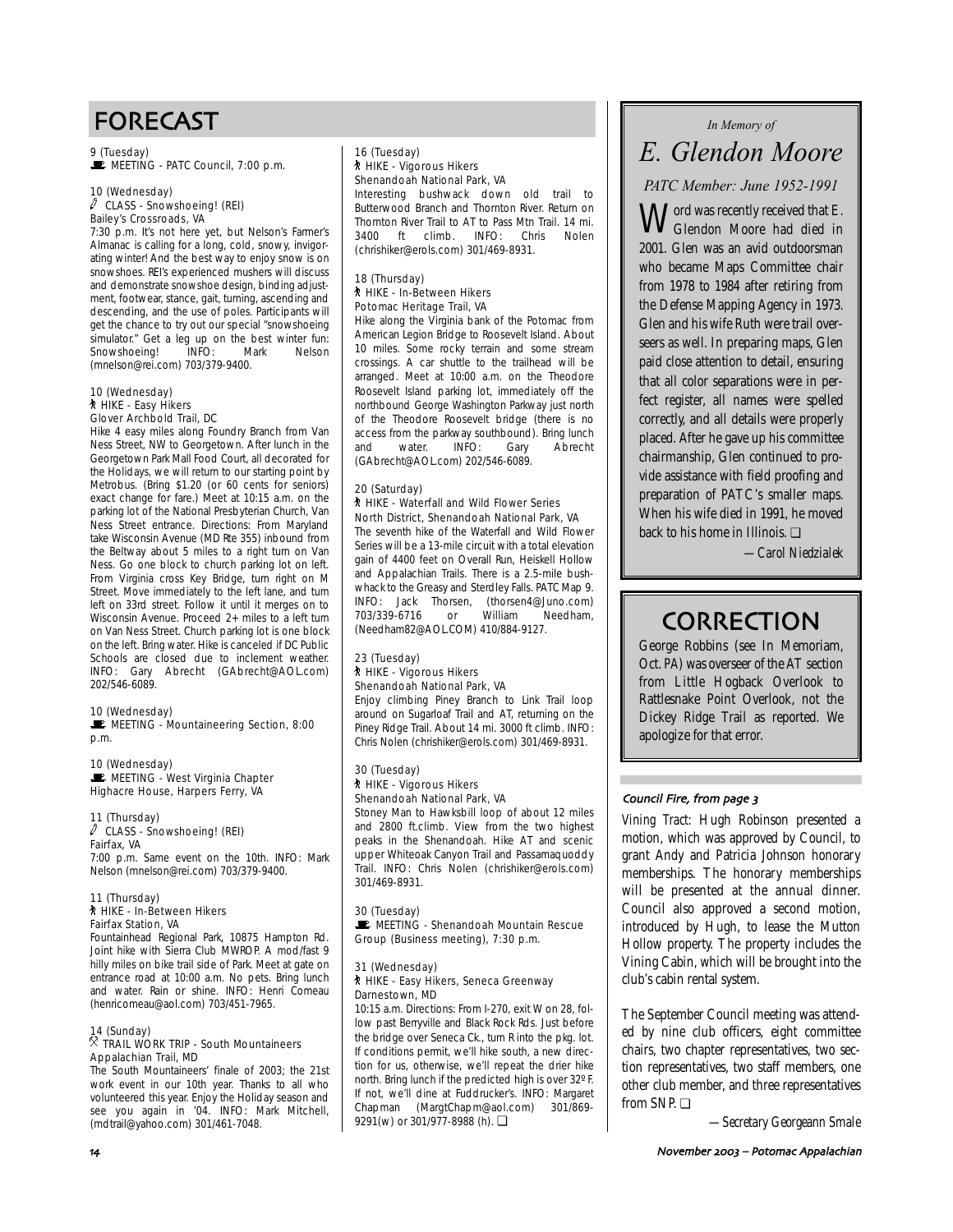# Volunteers – Appointed in September

# Trail Overseers

Linda Rowan Battery Kemble Trail Jim Stauch Tuscarora Trail - PA Rt. 641 to Burnt Cabin Road Al Rogers Tuscarora Trail - High Rock to VA 671/681 Jct.

# Cabin Overseers

Ken Lyons Johnson Cabin Raimi Quinton

John Horsely Cliff's House Co-overseer Jane Adair Sugar Knob Cabin Jeff Van Pelt Doyles River Cabin Kent Morey & Morris Cabin Co-overseers

# Attention Federal Employees

PATC is participating again this year in the Combined Federal Campaign of the National Capital Area. Please consider a donation to PATC. Our 2003 designation number is 7956.

# PATC Offers Hidden History Treasure — Just in Time for the Holidays



"Pioneering Ascents," by David Mazel, is truly a hidden treasure of history. The title can be a little misleading, making you believe upon first glance that this is a book about climbing. This book actually is full of history on the first pioneering explorers to cross the highest mountains to discover new lands and resources.

If you have not had the opportunity to discover this treasure of history, please don't delay any further. You can place your order for this book through our online store at www.patc.net, or you can call us at PATC headquarters at 703/242-0693. The cost is \$14.00 for nonmembers and \$11.20 for members. Please include an additional \$4.00 for shipping and handling with your order. ❏

*—Maureen Estes*



*Hikers Notebook*

**Common Name:** Praying Mantis, European Mantid

**Scientific Name:** Mantis religiosa

The Praying Mantis (the actual name is mantid but mantis is so widely used that it is accepted as the proper name) is probably the most easily recognized insect due to its unique shape and the long "praying" segmented front legs. It is one of 11 mantids in North America and 1,800 worldwide.

**Potpourri**: Mantids are voracious carnivores. They feed on diurnal insects including caterpillars, flies, butterflies, bees, and even small frogs, lizards and hummingbirds. In fact they often feed on each other. The female mantis frequently eats the male after they mate, and when a brood of mantises hatch in the spring, they eat each other.

The praying mantis was accidentally introduced to North America on nursery stock from southern Europe in 1899. It was recognized as a beneficial predator almost immediately, particularly against Gypsy Moth Caterpillars. Unfortunately, mantises are so cannibalistic that their positive impact on the problem is negligible.

The name "mantis" means "a diviner" in Greek because it was believed that this insect had supernatural powers. Among other myths, it is believed that the brown saliva of the mantis can cause blindness in man and that it can kill a horse if eaten. The names "devil's horse" and "mule killer" reflect these superstitions. ❏

—William Needham Visit the Hiker's Notebook Web site at: mwrop.org/W\_Needham/h\_notebook.html.

Potomac Appalachian – November + 6'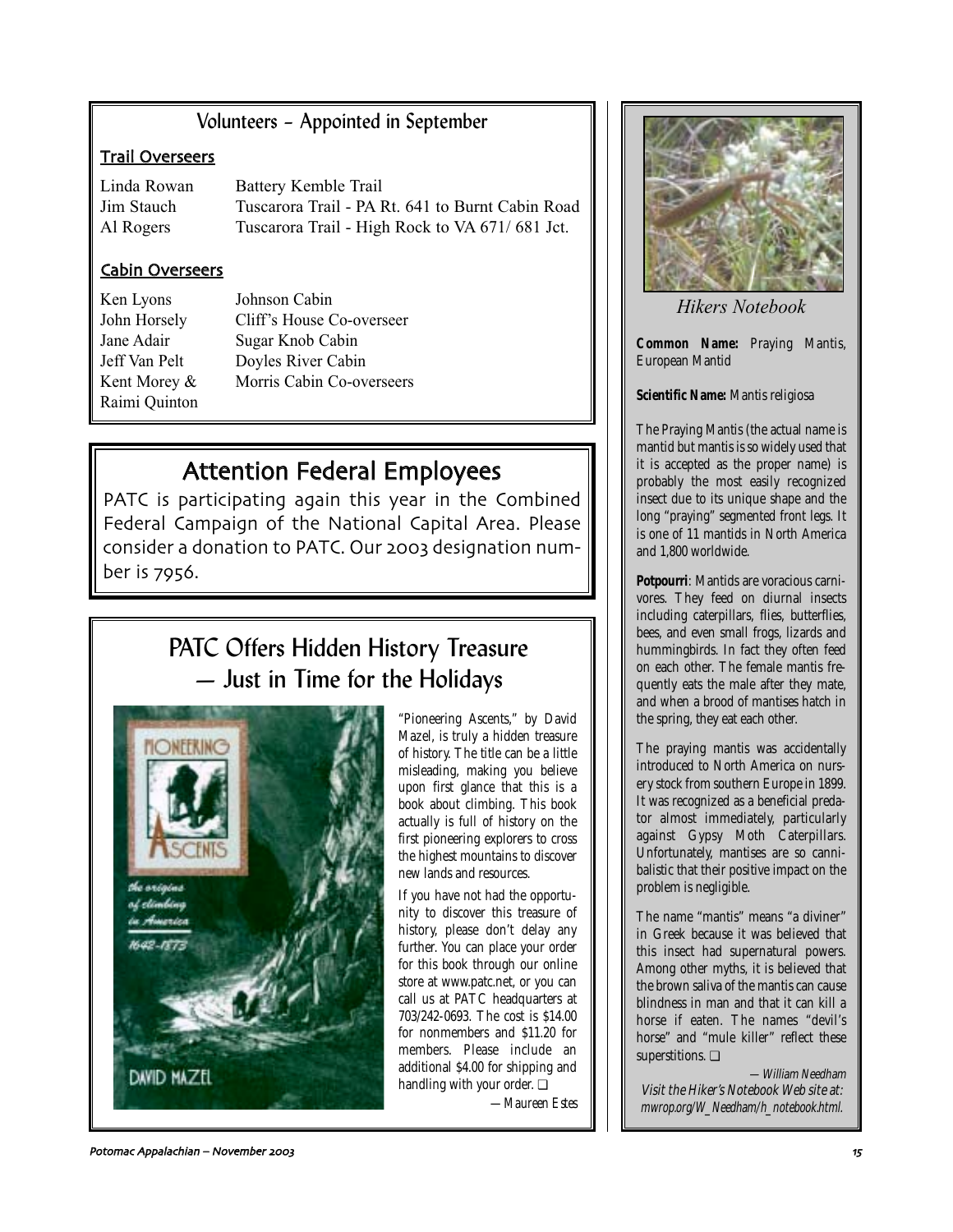# **NEW NOTICES**

**GUIDEBOOK EDITOR** – Great volunteer opportunity for motivated and organized editor to coordinate the update of one of PATC's best-selling guides: "Circuit Hikes in Shenandoah National Park." Over the next six months you will update data as necessary for 31 hikes. Contact George Meek (george@meekconsulting.com) 703/875-3021.

HIKER WANTED for May 2004 day-hike in the Grand Canyon - from North Rim to South Rim. I have hiked solo in the Canyon for several years including day hikes from South Rim to Phantom Ranch and back. If interested, I can provide more info. Please contact Rama at 301/365-7326.

### **FOR SALE**

WALRUS MICRO SWIFT SOLO TENT - Used once. Tent, fly, poles, stakes, ground cloth, straps for setting up fly-only shelter, stuff bags, instructions. Great tent, extremely light and compact - but not for the claustrophobic (me). \$90 ppd. Contact Bill at 302/636-1149 or dulcibill@aol.com.

**ONE-MAN CROSSCUT:** Quality saw, sharpened and set for hardwoods. Includes second handle and blade guard. Guaranteed to never run out of gas. Contact Dan Dueweke at 703/266-3248 or danjan@fcc.net

**BACKPACK AND GEAR:** Great opportunity to outfit yourself with like-new items at reasonable cost – Mountainsmith Frostfire III backpack, fits tall people well, 6037-7213 c.i. capacity; MSR WhisperLite Internat'l stove; Mountainsmith Alouette dog pack for large dog; EMS down sleeping bag rated to zero; Karhu x-c 215 cm. skis w/150 cm. poles AND size 47 Heierling boots. And for family activity: Kelty child carrier with sun/rain hood, small zip-off day pack and large capacity detachable day pack; Burly D'Lite bike trailer for 2 children; Baby Jogger II stroller w/ sun shade, rain cover, basket, folds flat. Will donate 10 percent of sale to PATC. Joy Imel, 703/642-8350, 703/403-5206 or Ktjimel@aol.com.

### **LOST AND FOUND**

FOUND-FLUORESCENT TUBE LANTERN - July 17, 2003 at Olive Green cabin. It is forest green and black, has a remote control, and runs on four Dcell batteries. Mfr. appears to be GE/Eddie Bauer. Contact Bryan Bishop at 703/641-0300 or at ltal@starpower.net.

# **HELP WANTED**

**C&O CANAL NATIONAL HISTORICAL PARK** is seeking volunteers for the Williamsport Visitor Center. This is an opportunity to share your knowledge and enthusiasm for trails and the towpath, and to meet and greet visitors to the towpath. The positions involve staffing the visitor center and bookstore, and can include informal interpretation. We are looking for people who can volunteer as part of a regular schedule, even if it is only for half a day a week. Please call Gloria Updyke, 301/582-0813 or email Gloria\_Updyke@nps.gov.

HELP WANTED: Help is needed for a new project at the Blackburn Trail Center. Work includes electrical, plumbing, drywall and painting. Volunteers may stay at the Center while working on this project and work may be done on weekends or during the week. We would like to get this project finished as soon as possible. For info call Chris Brunton at 703/560-8070 or e-mail at trailbossbtc@msn.com

# NOTICES

# VOLUNTEER OPPORTUNITIES

SALES COMMITTEE VACANCY: A person with experience in Sales and Marketing is sought to serve as chairman of the Sales Committee that oversees the pricing of products and services including maps, publications, resale items, and cabin rentals, and, in collaboration with other appropriate committees, recommends cost-effective changes in procedures. Interested people should send a resume to Wilson Riley, Director of Administration, at wriley@patc.net or fax it to 703/242-0968.

FURNITURE UPHOLSTERER NEEDED: Looking for an individual who can reupholster the settee and four chairs that belonged to Katherine Fulkerson (PATC's General Secretary in the 1930's and donor of Highacre). The furniture pieces are a wonderful addition to the setting of Highacre, but are in major disrepair. If interested, call Pat Fankhauser 703/242-0693, Ext. 17 or email pfankhauser@patc.net.

DAYTIME AND EVENING CABIN RESERVATIONISTS NEEDED: Openings are available to any individual who has a pretty good attention to details, can work independently, and work under pressure some seasons of the year. Daytime volunteers are needed on Thursday afternoon between 12 noon and 2 p.m. Evening volunteers are needed to take one or two nights per month. We Need You Now! Call Pat Fankhauser for interview at 703/242-0693 or e-mail, pfankhauser@patc.net.

CREW LEADER TO PLAN, ORGANIZE, and carry out the assembly of a milled-log cabin kit. The cabin will be erected on PATC owned property near Shawneeland, WV. All materials are precut and the kit comes with full instructions. The construction site is in a heavily wooded area well up the mountain but is accessible by a dirt road. INFO: Charlie Graf (410/ 757–6053) or email: Cagraf@aol.com.

**ENDOWMENT COMMITTEE VACANCY:** A person with experience in investing is sought to serve on the PATC Endowment Committee. The Committee meets quarterly to review performance and the asset allocation of the PATC Endowment. Interested people should send a resume to Wilson Riley, Director of Administration, at wriley@patc.net.

CALLING ALL LAWYERS, ACCOUNTANTS AND TAX ATTORNEYS. Want to give something of value to the Club, but don't want to swing a Pulaski? Virginia has enacted a new law that permits donors of conservation easements to sell the tax credit and reap a substantial cash infusion. PATC owns property in Virginia that would be eligible for such a rebate. The Club needs you to help write the proposals that would help the Club save thousands of dollars. Contact: Phil Paschall (bettycox@erols.com), or phone 540/882-3027. But hurry – before the State changes its mind.

# **DONATIONS WANTED**

LAPTOP AND COMPUTER PROJECTOR NEEDED: PATC HQ needs a laptop computer and computer projector for presentations at conferences, meetings, and community gatherings. Projection at 1024 X 768 desired. If you work for a corporation which might make such a donation, contact Wilson Riley (wriley@patc.net).

### **CONSERVATION OPPORTUNITIES**

DO YOU WANT TO BE A LANDOWNER along the AT? And have a home in the woods! Are you in a position to become a Conservation Buyer through the Appalachian Trail Conference Land Trust? Our program matches conservation buyers – people like you – with people who are selling land along the AT. You locate your home or cabin out of sight from the Trail. All we ask is that you donate a conservation easement on the rest of the property. A conservation easement "runs with the land;" that is, no present or future owner can develop it! AND, because an easement is an irrevocable gift of a property right, you get a nice income tax deduction equal to the value of the easement. Contact Bob Williams, Director of Land Trust Programs, at bwilliams@appalachiantrail.org, or at 304/535-6331, or write to P.O. Box 807, Harpers Ferry, WV 25425.

### **TRAIL OVERSEER OPPORTUNITIES**

PATC OVERSEERS GET DISCOUNTS from the following merchants who support our volunteer programs: Blue Ridge Mountain Sports (Charlottesville, Tidewater) – 20%, Hudson Trail Outfitters (Metro DC) – 15%, The Trail House (Frederick, Md.) – 15%, Casual Adventures (Arlington, Va.) – 10%, Campmor (mail order via PATC HQ) – 10%, and Weasel Creek Outfitters in Front Royal – 10%. Check the back page of the PA for the latest trail, cabin, and shelter Overseer opportunities. All PATC members receive a 10% discount from Blue Ridge Mountain Sports. Be sure to have your membership ID or Overseer ID ready when you shop.

Notices are published free of charge for PATC members only. PATC cannot vouch for any of the advertised items. No commercial advertisement or personal notices unrelated to hiking will be accepted. Deadline for inclusion is the first day of the month preceding issuance of the newsletter. Notices will be run for 3 months, at the discretion of the editor, unless we are otherwise advised. ❏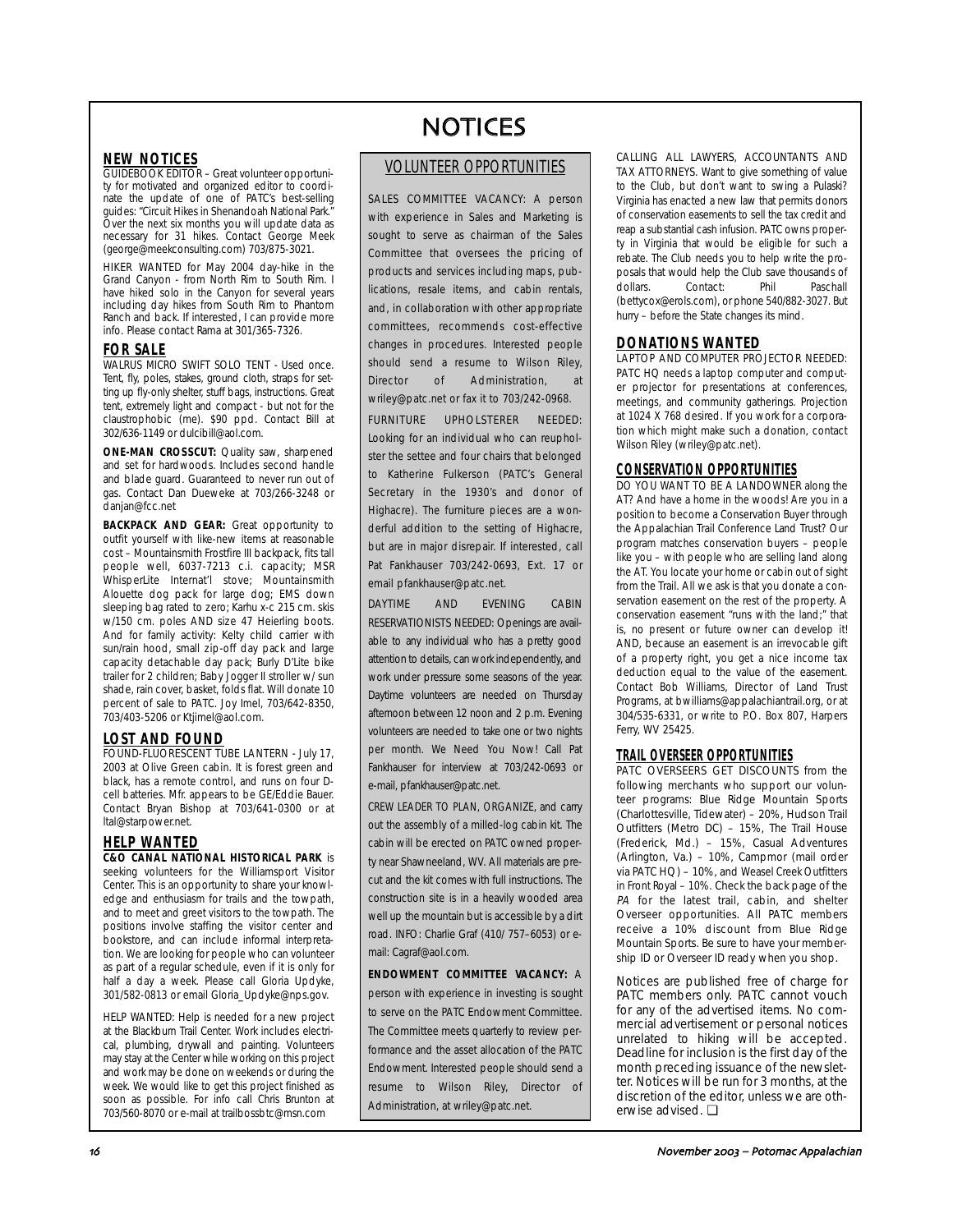# **Trailhead**

**Hurricane/Tropical Storm Isabel arrived in mid-September and<br>changed a lot of personal and trail plans. The combination of sat**urated soil and high winds bought down trees on most PATC-maintained trails. Trail damage is still being assessed as overseers and park personnel get access to trails and report back. As an example, Shawn Green of the Park Service was able to survey the AT in SNP's Central District and reported about 600 trees down at an average of 17 per mile. Damage appears to be more severe on the AT between Harpers Ferry and SNP. If it is any comfort, damage seems to be less severe than Hurricane Fran in '96 or the ice storm in '98. As you will read below, PATC volunteers have already begun the task of clearing trails and, we hope, by the time November *PA* is published, most trails will be cleared in time to enjoy fall colors. And we thought weeds would be our biggest problem this year.

# **New DM For SNP South AT**

Dennis DeSilvey is taking over for Mike Karpie as the district manager for the AT in the SNP South District. Dennis is currently the overseer for the Rockytop Trail in SNP south. He is a recently retired U.S. Army cardiologist and has opened an office in the Roanoke area. Obviously with the storm damage, the DM break-in time is being accelerated. A special thanks to Mike "photo tips" Karpie for his years managing the AT in the South District.

### **Semi-Annual DM Meeting**

Supervisor of Trails Liles Creighton convened the Trails District Manager meeting at Vienna Headquarters on Sept. 24. Needless to say, Hurricane Isabel a week earlier was a prime topic. Other topics discussed were proposed changes to the online trails work trip report form, PATC chainsaw/crosscut saw policy under development, and ways to increase volunteer involvement in the trails program. New Public Affairs Chairman George Still was introduced. He is looking for ways to publicize PATC activities. Contact him at patcinfo@cox.net to arrange media coverage of any PATC events you are setting up.

# **North District Workshop**

Over the course of 15 years, the annual North District workshop always enjoyed good weather. Well, that was about to change for the 16th annual workshop held this past September! A sudden change in the forecast, combined with the remnants of tropical storm Henri, provided steady rain for the entire weekend.



Mark Gatewood, Madison Brown, and newest DM, South District's Dennis DeSilvey, tackle Isabel's mess.



A fine bunch of sawyers and swampers restore order in Isabel's path. From I-r, Mark Gatewood, Alvin Dove, Madison Brown.

The crews retired to the Big Meadows maintenance area where classroom-type instruction was given indoors, trail tools were discussed and sharpened, and a video was shown. We were all waiting for the weather to break so we could get out on the trails – only, it never did!

On Saturday afternoon, we donned ponchos and took a hike down the Dark Hollow Trail, frequently stopping to look at and discuss many recently placed erosion-control measures, cribbing, and steps on the trail. One advantage of hiking in the rain was the ability to see drainage devices at work!

Despite the wet weather, spirits remained high, and it didn't seem to dampen any appetites as we feasted on all the great chow that Esther and Sam Aulthouse provided for the event at the Pinnacles research station. And as always, a special thanks is due to the park folks – Shawn Green, C.T. Campbell, Don Harvey, and Melissa – for helping make this workshop happen. Let's hope for clearer skies for the 17th annual workshop!

### **SNP North District Crew Week**

The first week of September was the North District's second trail crew week of the year. The members of the crew were Dick Dugan, Wayne Limberg, Susan Schoen, Madison Brown, Gale Gibson, and Bill Wallace, all former crew week participants and experienced trail maintainers, and Don Harvey of the NPS. We spent many productive hours making tread improvements on the Broad Hollow Trail, a trail with which most of us were already very familiar from prior crew weeks. In contrast to the North District crew week in May, this time the crew was rained on only one day! We had beautiful weather the rest of the week, allowing us to install many waterbars, remove and/or upgrade many of the existing ones, and improve tread through a marshy area. We also elevated a 40-foot section of trail with rock and built a lateral drain in an area where water had previously been flowing down the trail. At the time, of course, we had no idea that Hurricane Isabel would come through two weeks later. Hopefully, our improvements helped the trail survive the hurricane with less erosion.

As usual, the crew stayed at the Pinnacles Research Center and ate dinners at the finer dining establishments of Luray. The social part of the

See Trailhead, page 18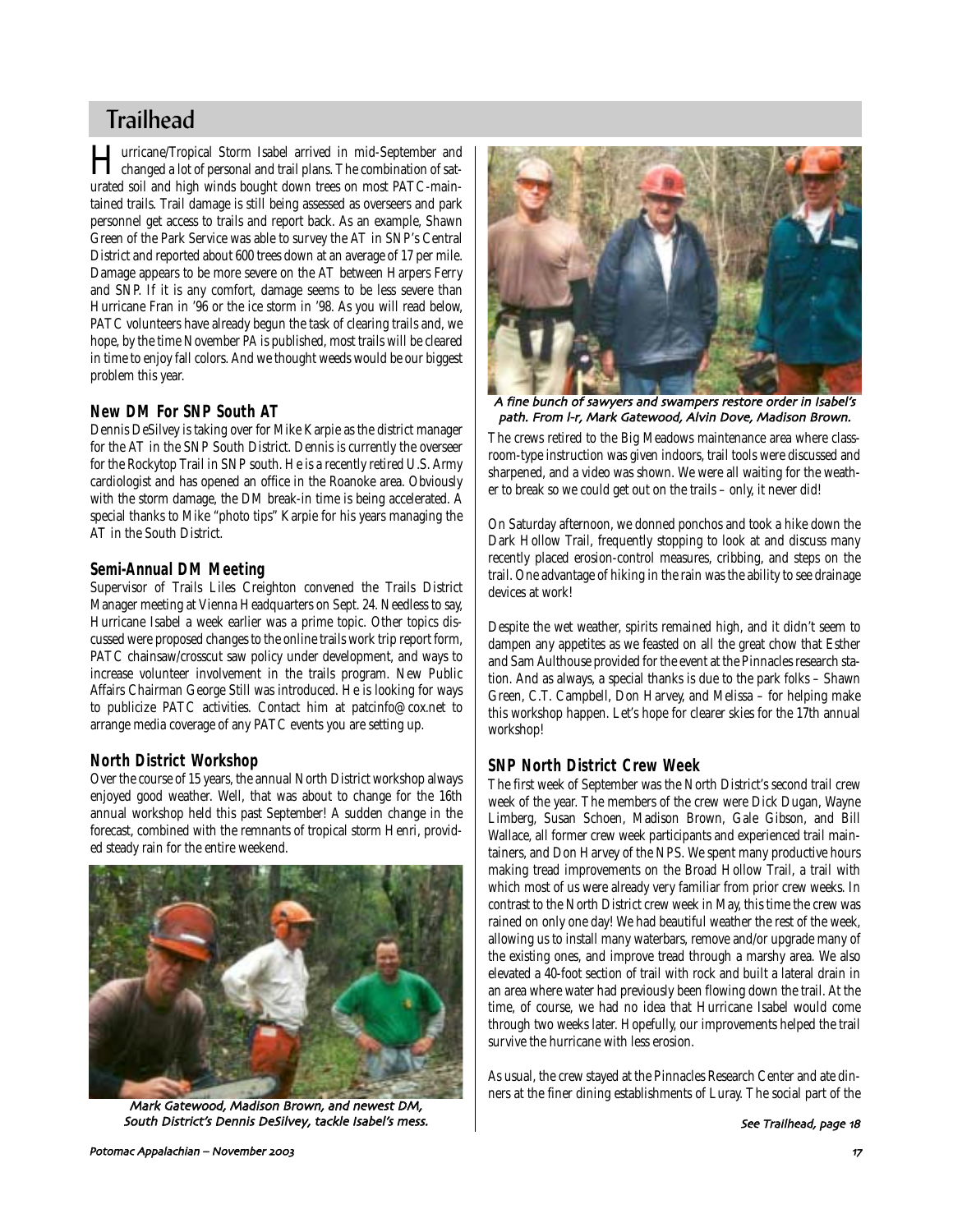### Trailhead, from page 17

crew week is always an important part of the experience, and this crew week was no exception. This crew not only worked together well on the trail, but also had a lot of fun and enjoyed each other's company. We all look forward to doing it again next year.

# **A Battlefield Report**

Frank Haas, DM for Spotsylvania Battlefield Park, reports you don't have to be at higher elevations to receive hurricane damage. As with SNP, roads through the park were closed due to trees across the road, and the trails were even worse hit. In one spot, a pile of blowdowns looked like a 20-foot wall of trees. On another trail section, about two or three acres have been leveled. Strange to see blue sky replacing the green leaf overcast.

Park rangers arranged for seven teams to clear the roads and help clear the trails. It was anticipated that the chainsaw crews (from the USFS in Georgia and the NPS in Pennsylvania) would be there for about 12 or 13 days, if needed. Frank says when you return to hike the trails do not expect the long views you are accustomed to; expect a wall or two of tree logs, about 10 or 12 feet thick.

# **Potomac Heritage Trail Shut Down**

Similar to the SNP, the PHT was completely shut down due to Hurricane Isabel. The swollen Potomac took days to recede from large sections of the trail, and the nearby steep cliffs rained trees. Since the George Washington Parkway and Mt. Vernon Bike



SNP North District Crew installs waterbar on Broad Hollow Trail.



Just a typical day after Isabel's visit& This spot is just north of Dahlgren Campsite (just south of Turners Gap which is US40A).

Trail take precedence, no time frame was given for PHT's re-opening. Once SNP returns toward normal, maybe PHT can steal certified sawyers to help it re-open.

# **Isabel, Meet the Blue and White**

The Blue and White Crew used its September work trip to launch a post-Isabel blitz on the SNP Central District AT. Fielding 10 sawyers and a small army of swampers, the crew virtually completed clearing the trail from Thornton Gap to Swift Run Gap (leaving only a small stretch between the Pinnacles Picnic Ground and Skyland). The crew cut more than 400 large blowdowns, with Aksel Falk (aka Paul Bunyan) cutting more than 150 on Saturday alone. After Saturday's work, the crew convened at the Pinnacles Research Station for the traditional September Chili-Fest, with C.T. Campbell residing as master chef, assisted by George "Habenero" Walters. The Sunday crews enjoyed brisk morning temperatures, 100-mile views from the Blue Ridge, and the sweet melodies of songbirds and Stihls wafting through the forest.

# **Saturday Cleanup**

The cleanup in the SNP North District from Hurricane Isabel began on Saturday Sept. 27 when 19 volunteers cleared about 10 miles of AT from Piney river to Thornton Gap. Three crews led by sawyers George Walters, Bernie Stalmann, and John McCrea cut more than 150 trees and did some patch tread work on a blown out section of trail. The cleanup will continue for several weeks. The downed trees were mostly live ones with weak root systems creating lots of tension and binds. There was light tread damage, but most waterbars are full and will need to be cleaned and rebuilt before winter. Thanks to all who turned out for this major effort.

# **Co-DM Opportunity**

Shenandoah National Park North District AT District Manager John McCrea is looking for a "co-" district manager to assist and share responsibilities. DM responsibilities include: 1.) recruiting, training, and assigning overseers to AT sections; 2.) hiking the trails and monitoring work done, assigning additional resources where needed; and 3.) working as a liaison with park service trail professionals, coordinating crew and project work. Anyone interested should contact John at 610/352- 9287 or mccreajf@aol.com.

# **Tuscarora Touch-Up**

Rain has been a major characteristic of the Cadillac Crew work trips this year. However, the weekend of Sept. 27-28 was a little more accommodating as a thunderstorm passed through after supper and into the evening, allowing the crew to work during the drier part of the weekend. The crew split the weekend work trip between the north and south ends of Sleepy Creek on the Tuscarora Trail. Saturday the crew built a switchback to bypass a steep section of trail on the approach to Devil's Nose at the North end of Sleepy Creek. In addition, storm damage from Isabel – minor in this area – was cleared on the climb to the work site. Karen Brown, overseer for this section, was appreciative and hopes the crew will plan for a follow-up trip next year.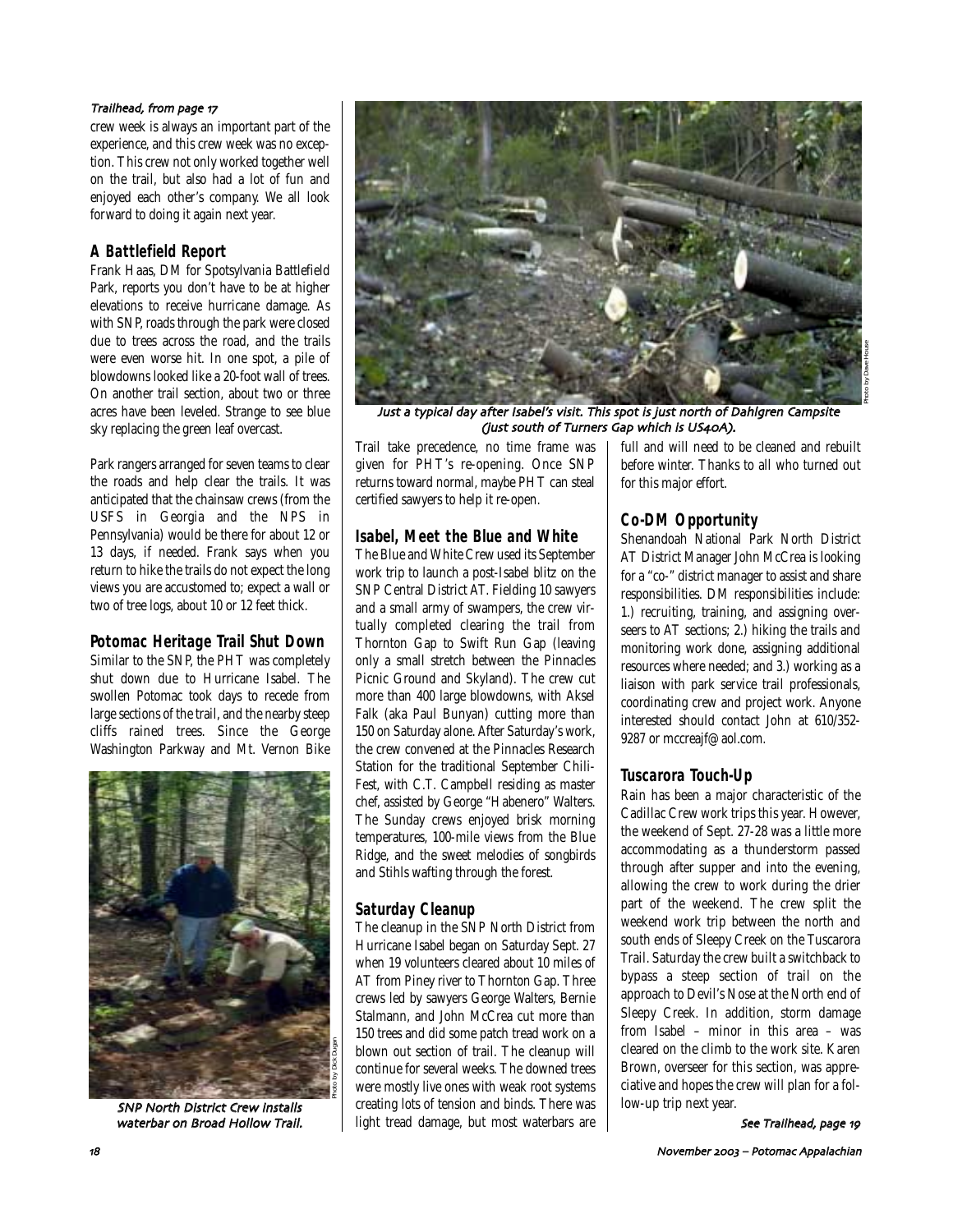

Cadillac Crew packs out of Brill Cabin after a weekend on the Tuscarora.

### Trailhead, from page 18

Sunday, the crew worked the Tuscarora Trail from Shockeysville Road to Shockeys Knob, clearing storm damage and repairing the tread destroyed by a logging operation. This is a great section of trail between the road and the Knob where Frank Turk is completing a new shelter. Check out the trail and the new shelter.

### **Removing Piles of Blowdowns**

Gusts of high winds from hurricanes can cause multiple trees to form piles of trunks and treetops across trails. Removing these piles of interlaced trees can be tricky because it is hard to determine whether limbs or trunks are under compression, tension, or twisting torque. Sawyers have to be careful to remove smaller limbs and debris so that the larger trunks and limbs can be assessed before cutting. These piles of trees and leaves can often obscure the trail so that locating the tread is difficult, and it may become necessary to work both sides of the pile so the cutthrough follows the tread. Another feature of live blowdowns with large root balls is the root ball may unexpectedly fall back in the hole when you make the first cut. Be careful out there.

Please send any interesting tale, technical advice, individual or group accomplishments, and trail maintenance questions to Trailhead, c/o Jon Rindt, 621 Skyline Forest Dr., Front Royal, VA 22630 or to jkrindt@shentel.net. ❏



Steve Paull, attacking a large blowdown that fell on the SNP Central District AT.

# Book Review: "50 Hikes in Southern Virginia"

"50 Hikes in Southern Virginia, From Cumberland Gap to Atlantic Ocean," by Leonard D. Adkins. Backcountry Guides, 2002, 50 maps, 50 photos, 16.95, softcover.

Author Leonard Adkins took nearly 10 years before he wrote this<br>sequel to his "50 Hikes in Northern Virginia." He was sidetracked<br>have a setualized to taugh and hills throughout the world in addition to by opportunities to travel and hike throughout the world, in addition to completing his fourth trek on the Appalachian Trail. He is well-qualified to write this guidebook.

The 50 hikes are south of Rte. 60 and range from strolls on the beaches in the Tidewater area, to strenuous backpacks in the Blue Ridge Mountains. There are well-known destinations as well as some hidden gems such as Potts Mountain. The beginning of the book provides "advice and precautions" about snakes, bears, water, etc. He also provides an overview of the "Leave No Trace" principles, which he calls "Hiking and Camping Etiquette."

An overview map at the beginning of the book makes it easy to pick a destination. My husband and I tested this guidebook by doing a threeday backpack from the book. The maps of the individual hikes are detailed enough to show major contour lines, springs, and other important or interesting features. The trails themselves are clearly marked over the contour lines. The written hike descriptions and directions to the trailhead appear to be very accurate, as measured by our car odometer as we looked for the trailhead. Scattered in the hike description are natural and human history lessons.

If you plan on doing a lot of hiking in southern Virginia, this is a guidebook to have. ❏

*—Cheryl Zebrowski*



The Blue and White Crew at Saturday dinner. The crew cut over 500 large blowdowns during the course of the weekend, clearing the District in 2 days.

# POTOMAC APPALACHIAN

(UPS-440-280) ©2003, Potomac Appalachian Trail Club, Inc. Published monthly by the Potomac Appalachian Trail Club, 118 Park Street, S.E., Vienna, VA 22180. Periodical class postage paid at Vienna, VA. Postmaster: send address changes to: Potomac Appalachian Trail Club, 118 Park Street, S.E., Vienna, VA 22180 Subscription: (Free with PATC membership) \$6.00 annually; \$.70 single copies.

Potomac Appalachian – November 2003 and the state of the state of the state of the state of the state of the state of the state of the state of the state of the state of the state of the state of the state of the state of